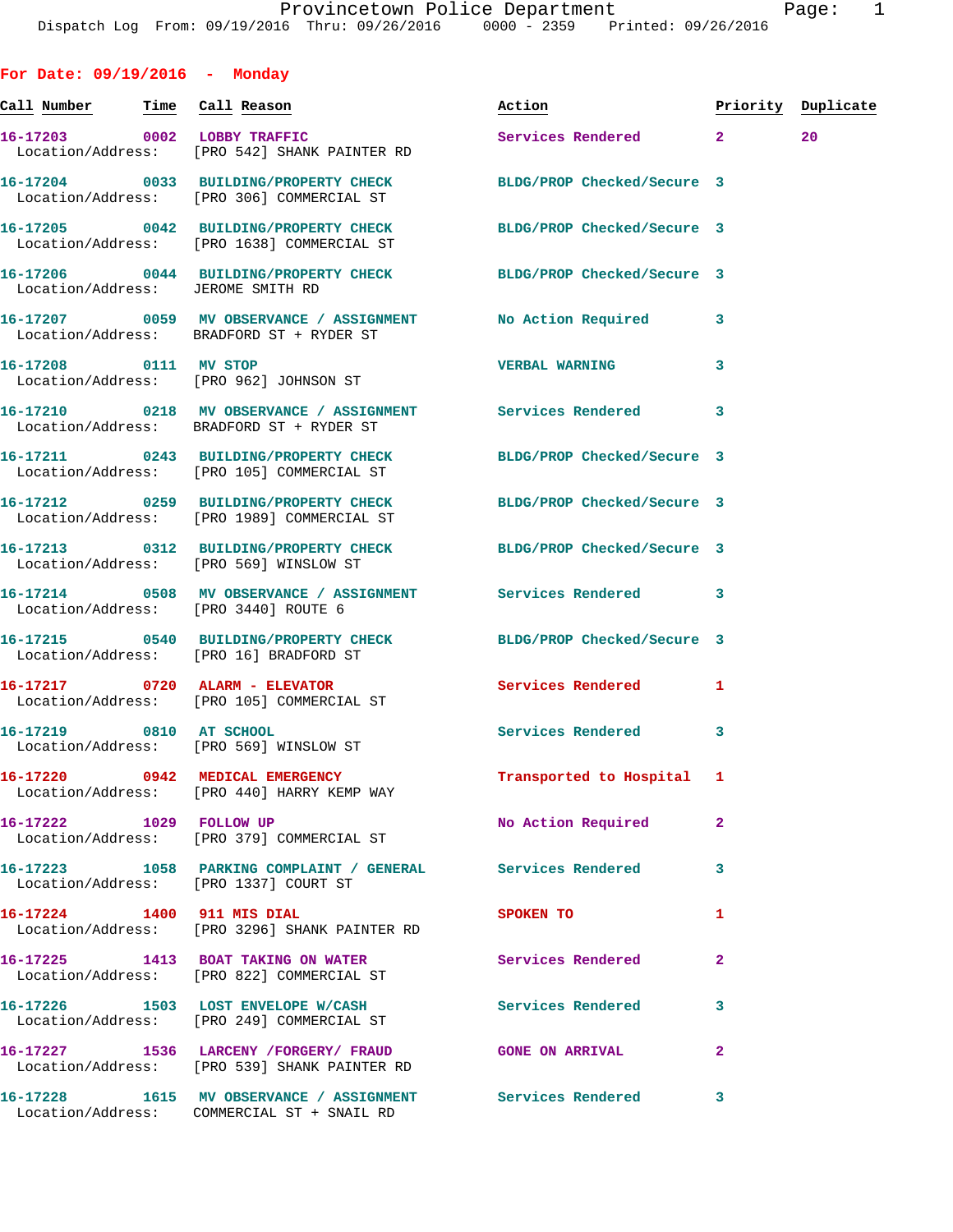|                                                                    | Dispatch Log From: 09/19/2016 Thru: 09/26/2016 0000 - 2359 Printed: 09/26/2016                                 | Provincetown Police Department Page: 2 |              |    |  |
|--------------------------------------------------------------------|----------------------------------------------------------------------------------------------------------------|----------------------------------------|--------------|----|--|
|                                                                    | 16-17231 1642 PARK, WALK & TALK Services Rendered<br>Location/Address: [PRO 105] COMMERCIAL ST                 |                                        | $\mathbf{2}$ |    |  |
|                                                                    | 16-17232 1902 MEDICAL EMERGENCY CONE ON ARRIVAL<br>Location/Address: [PRO 269] COMMERCIAL ST                   |                                        | 1            |    |  |
|                                                                    | 16-17233 1915 MV STOP<br>Location/Address: [PRO 3430] COMMERCIAL ST                                            | <b>VERBAL WARNING</b>                  | 3            |    |  |
| $16 - 17234$ 1927 MV STOP                                          | Location/Address: [PRO 414] CONWELL ST                                                                         | <b>VERBAL WARNING</b>                  | 3            |    |  |
| 16-17235 2048 HARASSMENT<br>Location/Address: RACE POINT RD        |                                                                                                                | Services Rendered                      | $\mathbf{2}$ |    |  |
| Location/Address: [PRO 2237] PEARL ST                              | 16-17236 2155 FOLLOW UP                                                                                        | Services Rendered                      | $\mathbf{2}$ |    |  |
| 16-17237 2208 MV STOP<br>Location/Address: [PRO 57] BRADFORD ST    |                                                                                                                | <b>VERBAL WARNING</b>                  | 3            |    |  |
| For Date: $09/20/2016$ - Tuesday                                   |                                                                                                                |                                        |              |    |  |
|                                                                    | 16-17238 0000 LOBBY TRAFFIC<br>Location/Address: [PRO 542] SHANK PAINTER RD                                    | Services Rendered 2                    |              | 17 |  |
|                                                                    | 16-17240 0031 MV STOP<br>Location/Address: [PRO 106] COMMERCIAL ST                                             | <b>VERBAL WARNING</b>                  | 3            |    |  |
|                                                                    | 16-17241 0042 BUILDING/PROPERTY CHECK BLDG/PROP Checked/Secure 3<br>Location/Address: [PRO 3033] COMMERCIAL ST |                                        |              |    |  |
|                                                                    | 16-17242 0056 MV OBSERVANCE / ASSIGNMENT Services Rendered<br>Location/Address: BRADFORD ST + RYDER ST         |                                        | 3            |    |  |
| 16-17239 0126 MV STOP                                              | Location/Address: [PRO 29] BRADFORD ST                                                                         | <b>VERBAL WARNING</b>                  | $\mathbf{3}$ |    |  |
| Location/Address: [PRO 3440] ROUTE 6                               | 16-17244 0138 MV OBSERVANCE / ASSIGNMENT Services Rendered                                                     |                                        | 3            |    |  |
| 16-17243 0139 SERVICE CALL<br>Location/Address: [PRO 2519] ROUTE 6 |                                                                                                                | Services Rendered 3                    |              |    |  |
| 16-17245 0157 MV STOP<br>Location/Address: [PRO 2513] ROUTE 6      |                                                                                                                | <b>VERBAL WARNING</b>                  | 3            |    |  |
|                                                                    | 16-17246 0219 BUILDING/PROPERTY CHECK Services Rendered<br>Location/Address: [PRO 1989] COMMERCIAL ST          |                                        | 3            |    |  |
|                                                                    | 16-17247 0328 ASSIST CITIZEN<br>Location/Address: [PRO 2111] WEST VINE ST                                      | Services Rendered                      | 3            |    |  |
| Location/Address: [PRO 16] BRADFORD ST                             | 16-17248 0524 BUILDING/PROPERTY CHECK BLDG/PROP Checked/Secure 3                                               |                                        |              |    |  |
| Location/Address: [PRO 3440] ROUTE 6                               | 16-17249 0537 MV OBSERVANCE / ASSIGNMENT Services Rendered                                                     |                                        | 3            |    |  |
| 16-17250 0549 MV STOP                                              | Location/Address: [PRO 2519] ROUTE 6                                                                           | VERBAL WARNING 3                       |              |    |  |
|                                                                    | 16-17251 0738 PARK, WALK & TALK Services Rendered<br>Location/Address: [PRO 285] COMMERCIAL ST                 |                                        | $\mathbf{2}$ |    |  |
|                                                                    | 16-17252 0756 BUILDING/PROPERTY CHECK BLDG/PROP Checked/Secure 3<br>Location/Address: [PRO 3430] COMMERCIAL ST |                                        |              |    |  |
| 16-17253 0810 SCHOOL                                               | Location/Address: [PRO 569] WINSLOW ST                                                                         | Services Rendered                      | $\mathbf{3}$ |    |  |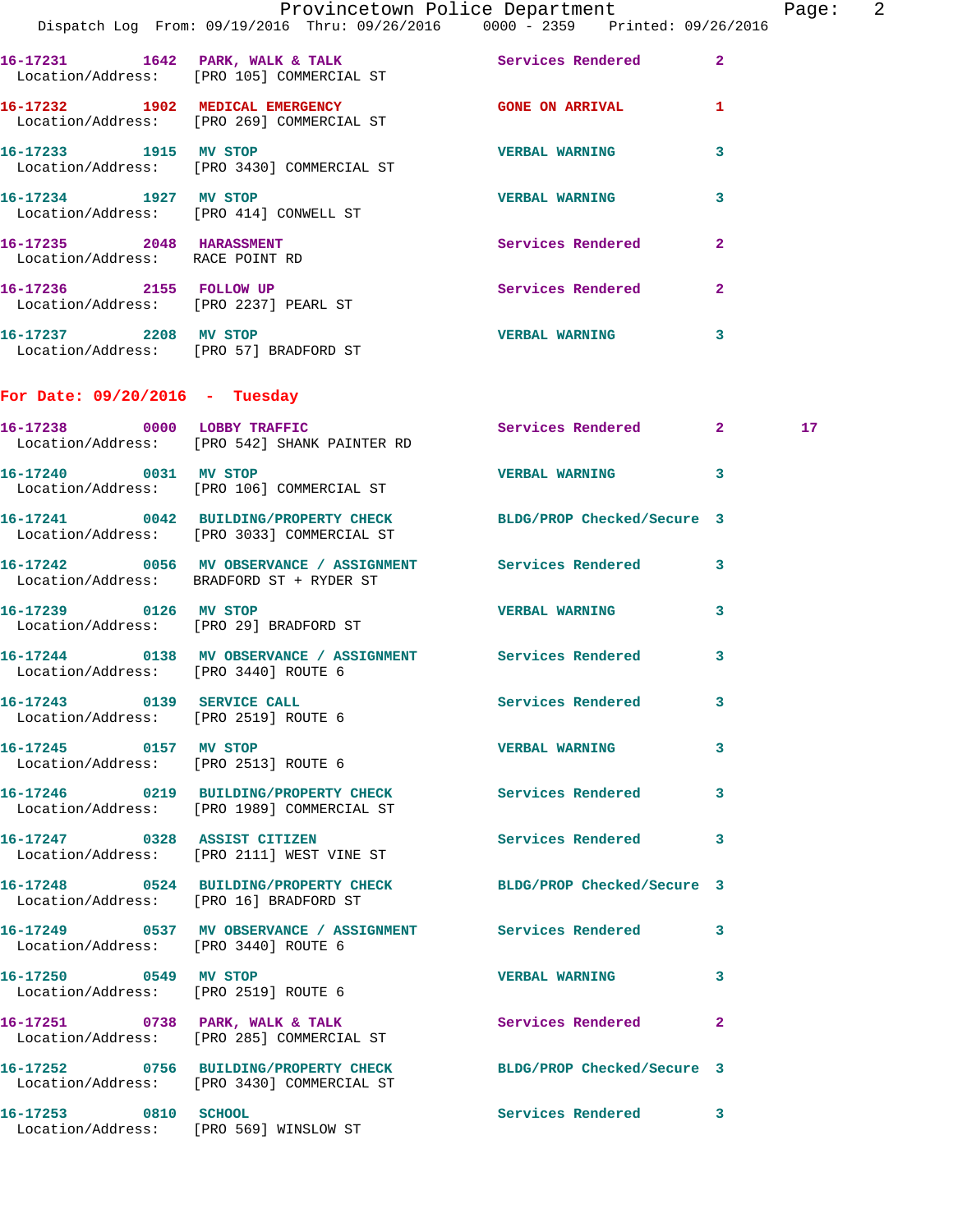| 16-17254 0832 MEDICAL EMERGENCY<br>Location/Address: BRADFORD ST |                                                                                     | Transported to Hospital 1  |                |
|------------------------------------------------------------------|-------------------------------------------------------------------------------------|----------------------------|----------------|
|                                                                  | 16-17255 0905 BUILDING/PROPERTY CHECK<br>Location/Address: [PRO 2206] COMMERCIAL ST | BLDG/PROP Checked/Secure 3 |                |
|                                                                  | 16-17256 0919 BUILDING/PROPERTY CHECK<br>Location/Address: [PRO 2499] RACE POINT RD | <b>Services Rendered</b> 3 |                |
|                                                                  | 16-17257 0934 LANDLORD/TENANT<br>Location/Address: [PRO 542] SHANK PAINTER RD       | SPOKEN TO                  | $\overline{2}$ |
| 16-17258 0948 TRESPASS                                           | Location/Address: [PRO 542] SHANK PAINTER RD                                        | SPOKEN TO                  | $\overline{2}$ |
| 16-17259 1009 D.O.T.                                             | Location/Address: [PRO 440] HARRY KEMP WAY                                          | Transported to Hospital 1  |                |
|                                                                  | 16-17261 1038 ALARM - FIRE<br>Location/Address: [PRO 569] WINSLOW ST                | False Alarm                | 1              |
|                                                                  | 16-17262 1105 BUILDING/PROPERTY CHECK<br>Location/Address: [PRO 2977] COMMERCIAL ST | Services Rendered 3        |                |
|                                                                  | 16-17263 1119 BUILDING/PROPERTY CHECK<br>Location/Address: [PRO 3033] COMMERCIAL ST | BLDG/PROP Checked/Secure 3 |                |
| 16-17264 1131 GENERAL INFO                                       |                                                                                     | <b>Services Rendered</b>   | 3              |
|                                                                  | 16-17265 1202 COMPLAINT<br>Location/Address: [PRO 542] SHANK PAINTER RD             | SPOKEN TO                  | 3              |
|                                                                  | 16-17266 1228 LOST/FOUND PROPERTY<br>Location/Address: [PRO 542] SHANK PAINTER RD   | Services Rendered          | $\mathbf{3}$   |
|                                                                  | 16-17267 1230 FOLLOW UP<br>Location/Address: [PRO 542] SHANK PAINTER RD             | SPOKEN TO                  | $\mathbf{2}$   |
| Location/Address: [PRO 2521] ROUTE 6                             | 16-17269 1231 MV OBSERVANCE / ASSIGNMENT Services Rendered                          |                            | 3              |
|                                                                  | 16-17268 1237 FOLLOW UP<br>Location/Address: [PRO 542] SHANK PAINTER RD             | SPOKEN TO                  | $\mathbf{2}$   |
| 16-17270 1253 MV STOP<br>Location/Address: [PRO 2513] ROUTE 6    |                                                                                     | <b>VERBAL WARNING</b>      | 3              |
| 16-17271 1333 MV STOP<br>Location/Address: RACE POINT RD         |                                                                                     | <b>VERBAL WARNING</b>      | 3              |
| 16-17272 1339 MV STOP<br>Location/Address: RACE POINT RD         |                                                                                     | <b>VERBAL WARNING</b>      | 3              |
| Location/Address: [PRO 2521] ROUTE 6                             | 16-17273 1353 MV OBSERVANCE / ASSIGNMENT Services Rendered                          |                            | 3              |
| 16-17274 1358 MV STOP<br>Location/Address: [PRO 2521] ROUTE 6    |                                                                                     | <b>VERBAL WARNING</b>      | 3              |
| 16-17275 1410 MV STOP<br>Location/Address: [PRO 2513] ROUTE 6    |                                                                                     | <b>VERBAL WARNING</b>      | 3              |
| 16-17276 1422 ASSIST AGENCY                                      | Location/Address: [PRO 3259] MACMILLAN WHARF                                        | Services Rendered          | 3              |
| Location/Address: [PRO 3287] ROUTE 6                             | 16-17277 1433 BUILDING/PROPERTY CHECK                                               | BLDG/PROP Checked/Secure 3 |                |
| 16-17278 1518 PARK, WALK & TALK                                  | Location/Address: [PRO 285] COMMERCIAL ST                                           | Services Rendered          | $\mathbf{2}$   |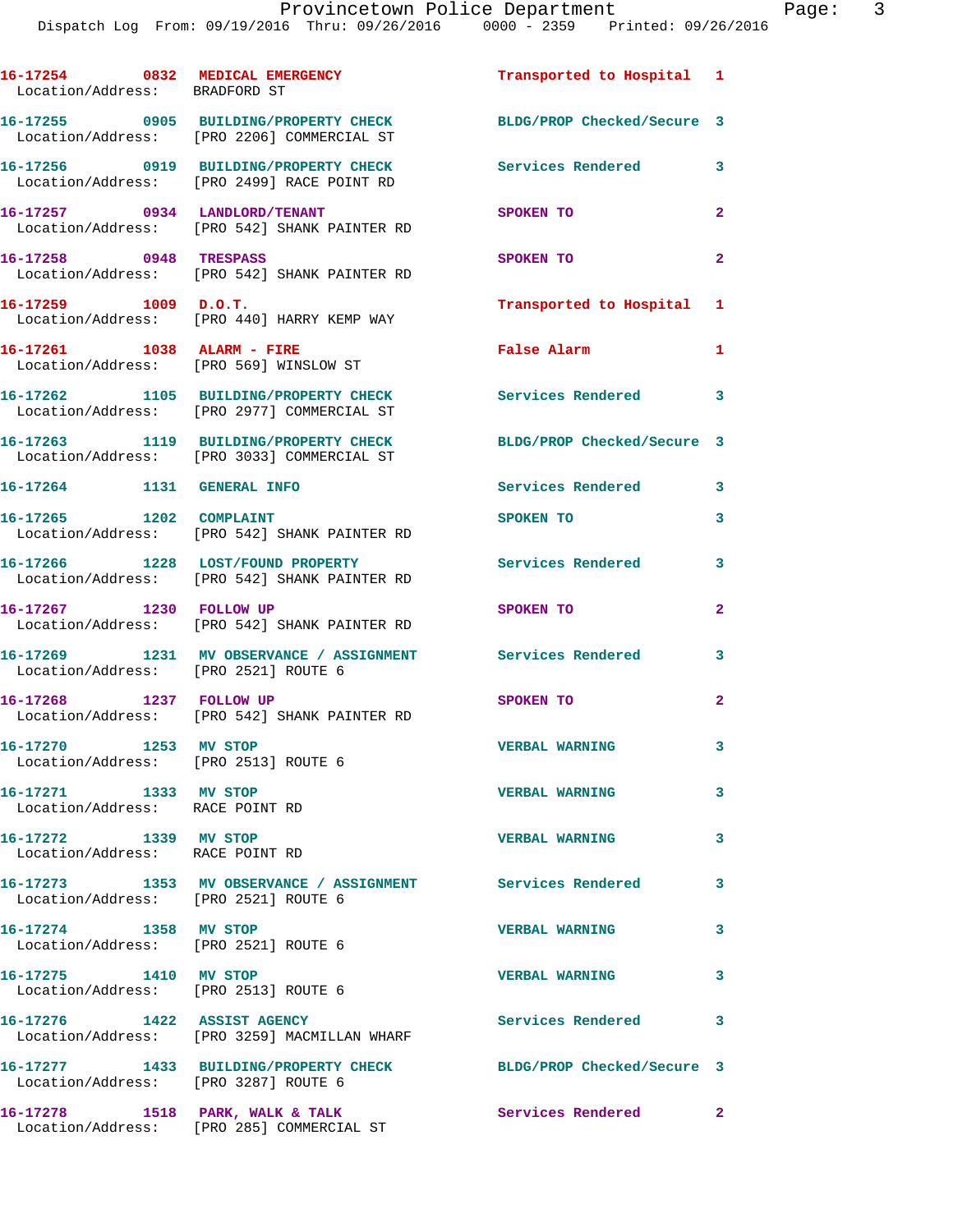Dispatch Log From: 09/19/2016 Thru: 09/26/2016 0000 - 2359 Printed: 09/26/2016

|                                    | $L_{\text{L}}$                                                                                                    |                            |              |  |
|------------------------------------|-------------------------------------------------------------------------------------------------------------------|----------------------------|--------------|--|
|                                    | 16-17282 1518 LOST MA LIC<br>Location/Address: [PRO 542] SHANK PAINTER RD                                         | Services Rendered 3        |              |  |
|                                    | 16-17279 1531 MV OBSERVANCE / ASSIGNMENT Services Rendered<br>Location/Address: [PRO 3430] COMMERCIAL ST          |                            | 3            |  |
|                                    | 16-17280 1531 MEDICAL EMERGENCY<br>Location/Address: [PRO 3296] SHANK PAINTER RD                                  | Transported to Hospital    | 1            |  |
|                                    | 16-17281 1534 ASSIST CITIZEN<br>Location/Address: [PRO 2144] CONWELL ST                                           | Services Rendered 3        |              |  |
|                                    | 16-17283 1613 FLIGHT COVERAGE<br>Location/Address: [PRO 516] RACE POINT RD                                        | Services Rendered          | $\mathbf{2}$ |  |
|                                    | 16-17285 1651 BUILDING/PROPERTY CHECK BLDG/PROP Checked/Secure 3<br>Location/Address: [PRO 2206] COMMERCIAL ST    |                            |              |  |
|                                    | 16-17286 1845 MV OBSERVANCE / ASSIGNMENT Services Rendered 3<br>Location/Address: [PRO 537] SHANK PAINTER RD      |                            |              |  |
|                                    | 16-17287 1905 BUILDING/PROPERTY CHECK BLDG/PROP Checked/Secure 3<br>Location/Address: [PRO 175] COMMERCIAL ST     |                            |              |  |
|                                    | 16-17288 1908 MV STOP<br>Location/Address: [PRO 3296] SHANK PAINTER RD                                            | <b>VERBAL WARNING</b>      | 3            |  |
|                                    | 16-17289 1926 MV COMPLAINT<br>Location/Address: [PRO 175] COMMERCIAL ST                                           | Services Rendered          | $\mathbf{2}$ |  |
|                                    | 16-17290 2100 LOST IPHONE<br>Location/Address: [PRO 3908] COMMERCIAL ST                                           | Services Rendered          | 3            |  |
|                                    | 16-17291 2144 BUILDING/PROPERTY CHECK<br>Location/Address: [PRO 3287] ROUTE 6                                     | BLDG/PROP Checked/Secure 3 |              |  |
|                                    | 16-17293 2357 LOST WALLET<br>Location/Address: [PRO 542] SHANK PAINTER RD                                         | Services Rendered 3        |              |  |
| For Date: $09/21/2016$ - Wednesday |                                                                                                                   |                            |              |  |
| 16-17292 0000 LOBBY TRAFFIC        | Location/Address: [PRO 542] SHANK PAINTER RD                                                                      | Services Rendered 2 2 18   |              |  |
|                                    | 16-17294 0022 PARK, WALK & TALK<br>Location/Address: [PRO 433] RYDER ST EXT                                       | Services Rendered          | $\mathbf{2}$ |  |
|                                    | 16-17295 0039 BUILDING/PROPERTY CHECK Services Rendered<br>Location/Address: [PRO 3259] MACMILLAN WHARF           |                            | 3            |  |
|                                    | 16-17296 0058 BUILDING/PROPERTY CHECK BLDG/PROP Checked/Secure 3<br>Location/Address: [PRO 3296] SHANK PAINTER RD |                            |              |  |
|                                    | 16-17297 0102 BUILDING/PROPERTY CHECK Services Rendered<br>Location/Address: [PRO 1778] SHANK PAINTER RD          |                            | 3            |  |
|                                    | 16-17298 0108 MV OBSERVANCE / ASSIGNMENT Services Rendered<br>Location/Address: BRADFORD ST + RYDER ST            |                            | 3            |  |
|                                    |                                                                                                                   |                            | 3            |  |
|                                    | 16-17300 0129 MV OBSERVANCE / ASSIGNMENT Services Rendered<br>Location/Address: [PRO 3440] ROUTE 6                |                            | 3            |  |
| 16-17301 0156 MV STOP              | Location/Address: [PRO 2513] ROUTE 6                                                                              | <b>VERBAL WARNING</b>      | 3            |  |
|                                    |                                                                                                                   |                            |              |  |

**16-17302 0156 BUILDING/PROPERTY CHECK BLDG/PROP Checked/Secure 3**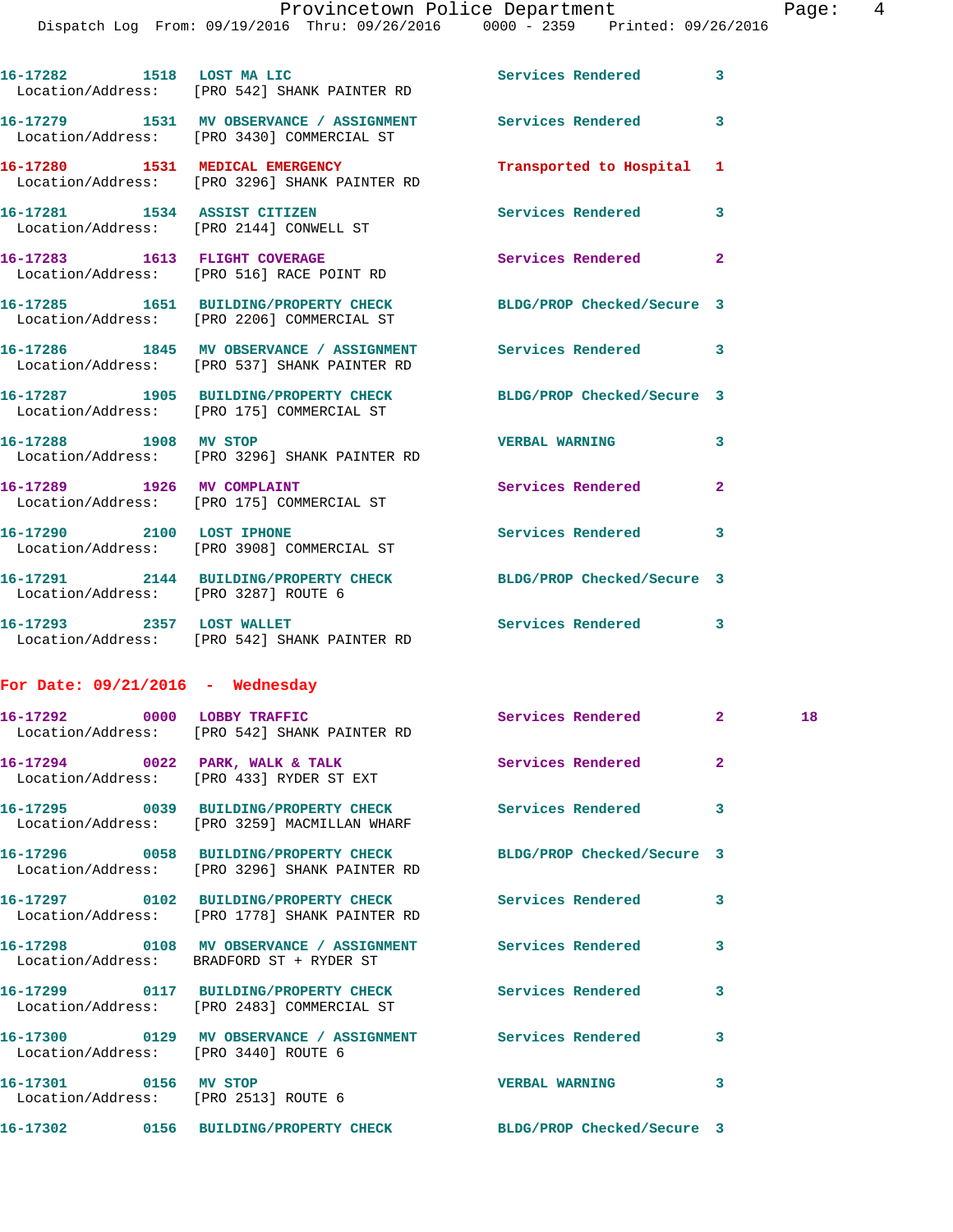|                                                                    | Provincetown Police Department                                                                               |                            |              |
|--------------------------------------------------------------------|--------------------------------------------------------------------------------------------------------------|----------------------------|--------------|
|                                                                    | Dispatch Log From: 09/19/2016 Thru: 09/26/2016 0000 - 2359 Printed: 09/26/2016                               |                            |              |
|                                                                    | Location/Address: [PRO 1638] COMMERCIAL ST                                                                   |                            |              |
|                                                                    | 16-17303 0201 MV OBSERVANCE / ASSIGNMENT Services Rendered<br>Location/Address: [PRO 2859] BRADFORD ST       |                            | 3            |
|                                                                    | 16-17304 0236 BUILDING/PROPERTY CHECK<br>Location/Address: [PRO 1989] COMMERCIAL ST                          | BLDG/PROP Checked/Secure 3 |              |
|                                                                    | 16-17305 0251 BUILDING/PROPERTY CHECK<br>Location/Address: [PRO 105] COMMERCIAL ST                           | BLDG/PROP Checked/Secure 3 |              |
|                                                                    | 16-17306 0300 BUILDING/PROPERTY CHECK<br>Location/Address: [PRO 2499] RACE POINT RD                          | BLDG/PROP Checked/Secure 3 |              |
|                                                                    | 16-17307 0305 BUILDING/PROPERTY CHECK<br>Location/Address: [PRO 516] RACE POINT RD                           | BLDG/PROP Checked/Secure 3 |              |
|                                                                    | 16-17308 0353 BUILDING/PROPERTY CHECK<br>Location/Address: [PRO 1886] BRADFORD ST                            | BLDG/PROP Checked/Secure 3 |              |
| 16-17309 0452 911 GENERAL                                          | Location/Address: [PRO 542] SHANK PAINTER RD                                                                 | Services Rendered          | 1            |
|                                                                    | 16-17310 0535 BUILDING/PROPERTY CHECK<br>Location/Address: [PRO 2490] PROVINCELANDS RD                       | <b>Services Rendered</b>   | 3            |
| 16-17311 0605 MV STOP<br>Location/Address: [PRO 2513] ROUTE 6      |                                                                                                              | <b>VERBAL WARNING</b>      | 3            |
| Location/Address: [PRO 3440] ROUTE 6                               | 16-17312 0612 MV OBSERVANCE / ASSIGNMENT Services Rendered                                                   |                            | 3            |
|                                                                    | 16-17313 0622 BUILDING/PROPERTY CHECK<br>Location/Address: [PRO 2206] COMMERCIAL ST                          | <b>Services Rendered</b>   | 3            |
| 16-17314 0624 MV STOP<br>Location/Address: [PRO 2513] ROUTE 6      |                                                                                                              | <b>VERBAL WARNING</b>      | 3            |
| Location/Address: [PRO 16] BRADFORD ST                             | 16-17315 0634 BUILDING/PROPERTY CHECK                                                                        | BLDG/PROP Checked/Secure 3 |              |
| 16-17317                                                           | 0756 BUILDING/PROPERTY CHECK<br>Location/Address: [PRO 3317] CEMETERY RD                                     | BLDG/PROP Checked/Secure 3 |              |
|                                                                    | 16-17318 0756 BUILDING/PROPERTY CHECK BLDG/PROP Checked/Secure 3<br>Location/Address: [PRO 3318] CEMETERY RD |                            |              |
| 16-17319 0813 SCHOOL                                               | Location/Address: [PRO 569] WINSLOW ST                                                                       | Services Rendered          | 3            |
| 16-17320 0831 FOLLOW UP                                            | Location/Address: [PRO 542] SHANK PAINTER RD                                                                 | SPOKEN TO                  | 2            |
| 16-17321 0833 PET PANTRY                                           | Location/Address: [PRO 3296] SHANK PAINTER RD                                                                | Services Rendered          | 2            |
| 16-17322 0843 MEDICAL EMERGENCY<br>Location/Address: COMMERCIAL ST |                                                                                                              | Transported to Hospital    | 1            |
|                                                                    | 16-17323 0903 BUILDING/PROPERTY CHECK<br>Location/Address: [PRO 2500] COMMERCIAL ST                          | BLDG/PROP Checked/Secure 3 |              |
|                                                                    | 16-17325 0918 FOLLOW UP<br>Location/Address: [PRO 542] SHANK PAINTER RD                                      | SPOKEN TO                  | $\mathbf{2}$ |
| Location/Address: [PRO 521] ROUTE 6                                | 16-17327 0923 MEDICAL EMERGENCY                                                                              | Transported to Hospital    | 1            |
|                                                                    | 16-17328 0937 PARK, WALK & TALK<br>Location/Address: [PRO 2500] COMMERCIAL ST                                | Services Rendered          | 2            |

Page: 5<br><sup>16</sup>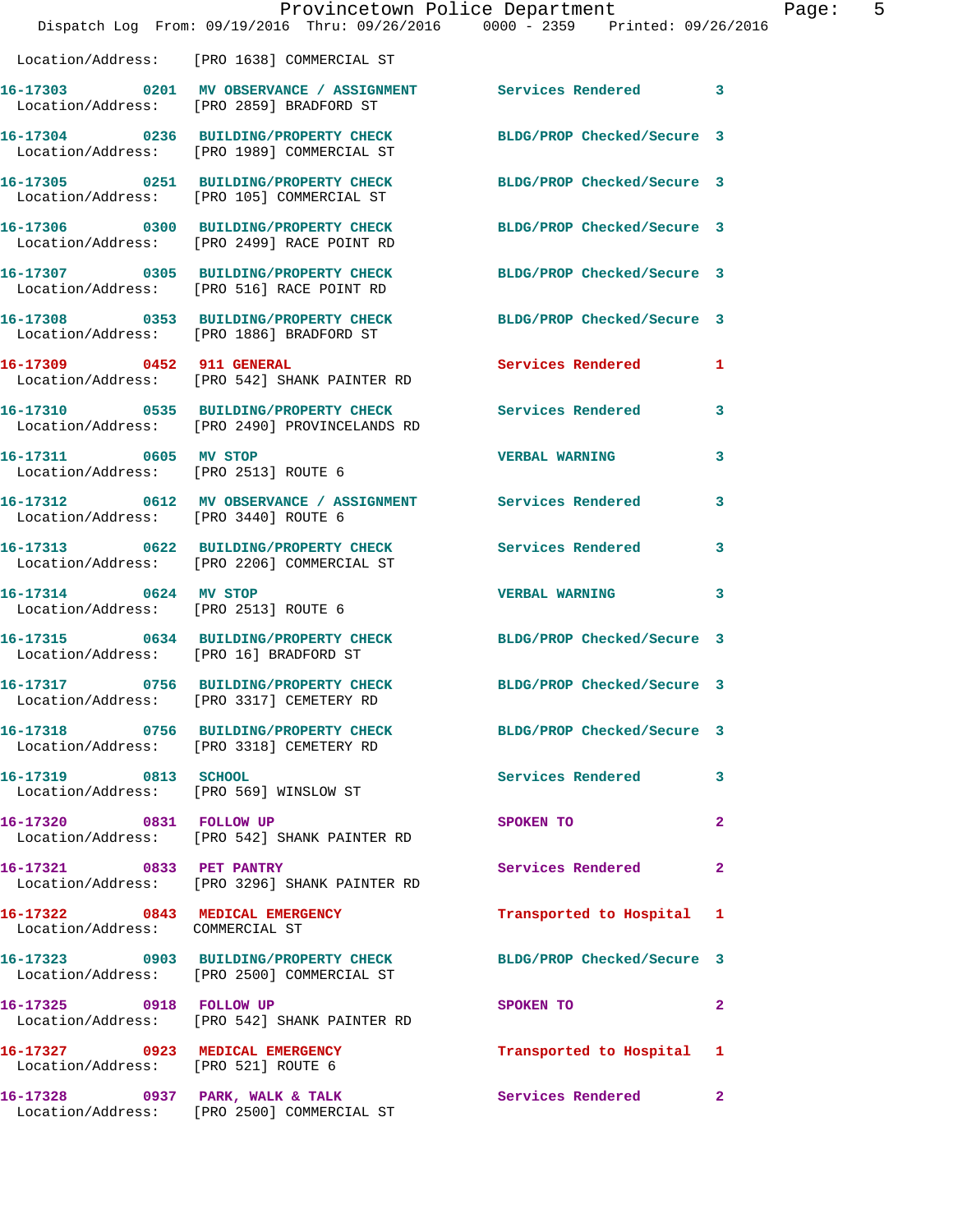|                                                                | Dispatch Log From: 09/19/2016 Thru: 09/26/2016 0000 - 2359 Printed: 09/26/2016                                 | Provincetown Police Department |                | Page: 6 |  |
|----------------------------------------------------------------|----------------------------------------------------------------------------------------------------------------|--------------------------------|----------------|---------|--|
|                                                                | 16-17331 1042 SCHOOL<br>Location/Address: [PRO 569] WINSLOW ST                                                 | Services Rendered 3            |                |         |  |
|                                                                | 16-17333 1152 GENERATOR<br>Location/Address: [PRO 542] SHANK PAINTER RD                                        | Services Rendered 3            |                |         |  |
|                                                                | 16-17334 1253 GENERAL INFO                                                                                     | <b>Services Rendered</b>       | $\mathbf{3}$   |         |  |
| Location/Address: COMMERCIAL ST                                | 16-17336 1312 PARK, WALK & TALK                                                                                | Services Rendered              | $\mathbf{2}$   |         |  |
|                                                                | 16-17337 1318 BUILDING/PROPERTY CHECK Services Rendered<br>Location/Address: [PRO 2977] COMMERCIAL ST          |                                | 3              |         |  |
|                                                                | 16-17338 1332 BUILDING/PROPERTY CHECK Services Rendered 3<br>Location/Address: [PRO 2483] COMMERCIAL ST        |                                |                |         |  |
|                                                                | 16-17343 1525 ASSIST AGENCY / ICE Services Rendered<br>Location/Address: [PRO 2055] STANDISH ST                |                                | $\mathbf{3}$   |         |  |
|                                                                | 16-17344 1542 LARCENY / FORGERY / FRAUD SPOKEN TO<br>Location/Address: [PRO 632] COMMERCIAL ST                 |                                | $\mathbf{2}$   |         |  |
|                                                                | 16-17347 1633 PARK, WALK & TALK<br>Location/Address: [PRO 105] COMMERCIAL ST                                   | No Action Required             | $\mathbf{2}$   |         |  |
|                                                                | 16-17350 1712 FOLLOW UP<br>Location/Address: [PRO 632] COMMERCIAL ST                                           | Services Rendered              | $\mathbf{2}$   |         |  |
|                                                                | 16-17355 1808 ALARM - GENERAL<br>Location/Address: [PRO 144] COMMERCIAL ST                                     | <b>False Alarm</b>             | $\blacksquare$ |         |  |
|                                                                | 16-17358 1913 BUILDING/PROPERTY CHECK BLDG/PROP Checked/Secure 3<br>Location/Address: [PRO 1638] COMMERCIAL ST |                                |                |         |  |
| 16-17359 1919 MV STOP<br>Location/Address: WINTHROP ST         |                                                                                                                | VERBAL WARNING 3               |                |         |  |
| 16-17360 1955 MV COMPLAINT<br>Location/Address: HARRY KEMP WAY |                                                                                                                | No Action Required 2           |                |         |  |
| 16-17361 1957 ALARM - GENERAL                                  | Location/Address: [PRO 2539] RYDER ST EXT                                                                      | Services Rendered              | $\mathbf{1}$   |         |  |
|                                                                | 16-17362 2054 BUILDING/PROPERTY CHECK<br>Location/Address: [PRO 2206] COMMERCIAL ST                            | BLDG/PROP Checked/Secure 3     |                |         |  |
|                                                                | 16-17363 2335 BUILDING/PROPERTY CHECK<br>Location/Address: [PRO 1780] JOHNSON ST                               | BLDG/PROP Checked/Secure 3     |                |         |  |
|                                                                | 16-17364 2346 BUILDING/PROPERTY CHECK<br>Location/Address: [PRO 99] COMMERCIAL ST                              | BLDG/PROP Checked/Secure 3     |                |         |  |
| Location/Address: [PRO 3440] ROUTE 6                           | 16-17365 2355 MV OBSERVANCE / ASSIGNMENT                                                                       | No Action Required             | 3              |         |  |
|                                                                |                                                                                                                |                                |                |         |  |

**For Date: 09/22/2016 - Thursday**

| 16-17366<br>Location/Address: | 0002 | LOBBY TRAFFIC<br>[PRO 542] SHANK PAINTER RD          | Services Rendered     | 2 | $22 \,$ |
|-------------------------------|------|------------------------------------------------------|-----------------------|---|---------|
| 16-17367<br>Location/Address: | 0011 | MV STOP<br>ROUTE 6                                   | <b>VERBAL WARNING</b> |   |         |
| 16-17369<br>Location/Address: | 0117 | BUILDING/PROPERTY CHECK<br>[PRO 1989] COMMERCIAL ST  | Services Rendered     |   |         |
| 16-17370<br>Location/Address: | 0119 | MV OBSERVANCE / ASSIGNMENT<br>[PRO 3004] BRADFORD ST | Services Rendered     |   |         |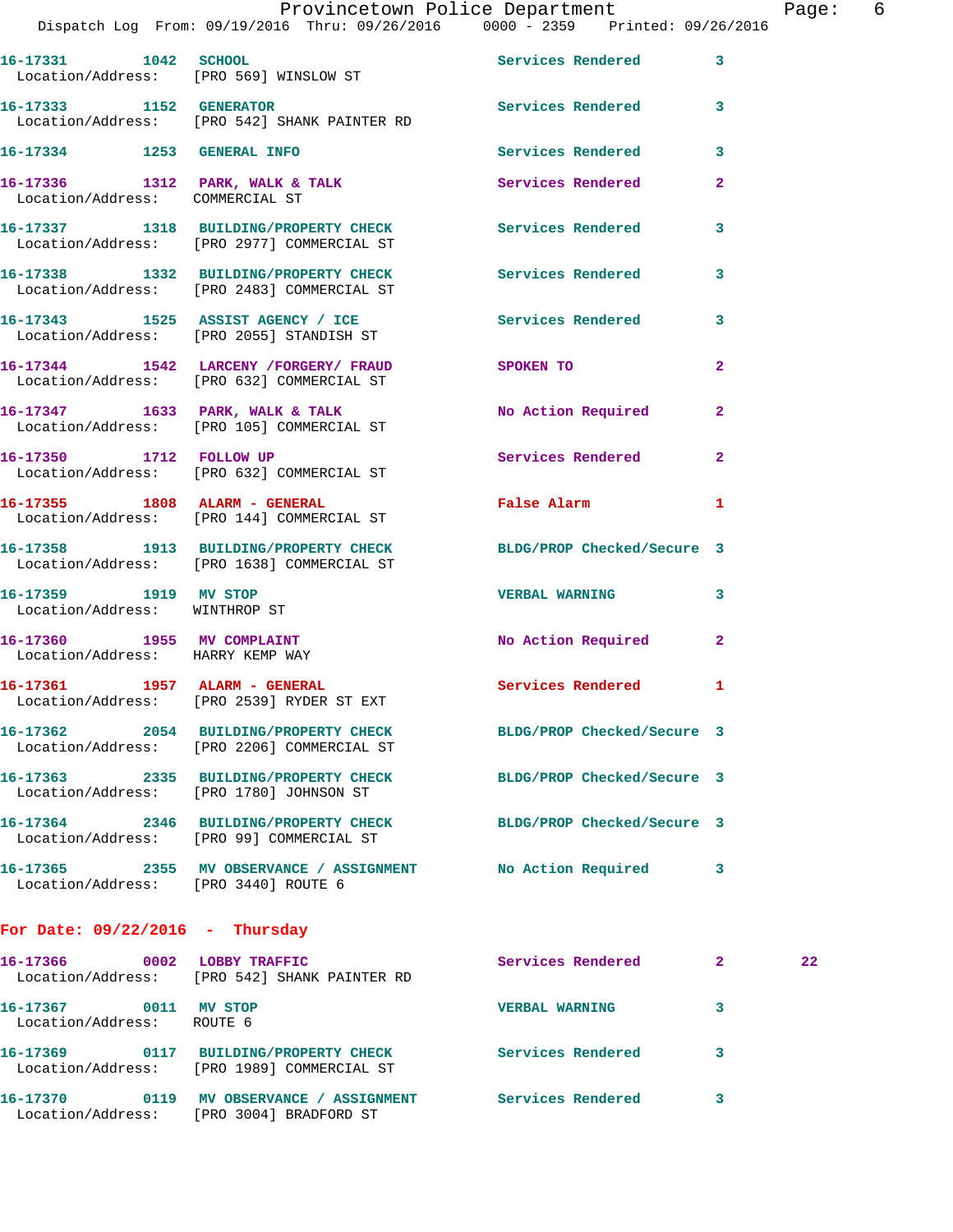|                                                        | Dispatch Log From: 09/19/2016 Thru: 09/26/2016   0000 - 2359   Printed: 09/26/2016                               | Provincetown Police Department Fage: 7 |                |
|--------------------------------------------------------|------------------------------------------------------------------------------------------------------------------|----------------------------------------|----------------|
|                                                        | 16-17371 0130 MV OBSERVANCE / ASSIGNMENT Services Rendered 3<br>Location/Address: BRADFORD ST + RYDER ST         |                                        |                |
|                                                        | 16-17372 0147 MEDICAL EMERGENCY<br>Location/Address: [PRO 3004] BRADFORD ST                                      | Transported to Hospital 1              |                |
|                                                        |                                                                                                                  | <b>VERBAL WARNING</b>                  | 3              |
|                                                        | 16-17374 0244 MEDICAL EMERGENCY<br>Location/Address: [PRO 1616] BANGS ST                                         | Transported to Hospital 1              |                |
|                                                        | 16-17375 0248 BUILDING/PROPERTY CHECK BLDG/PROP Checked/Secure 3<br>Location/Address: [PRO 440] HARRY KEMP WAY   |                                        |                |
|                                                        | 16-17376 0315 BUILDING/PROPERTY CHECK BLDG/PROP Checked/Secure 3<br>Location/Address: [PRO 516] RACE POINT RD    |                                        |                |
|                                                        | 16-17377 0327 HORSE IN DISTRESS<br>Location/Address: [PRO 3053] WEST VINE ST                                     | Services Rendered 2                    |                |
|                                                        | 16-17378 0452 BUILDING/PROPERTY CHECK BLDG/PROP Checked/Secure 3<br>Location/Address: [PRO 16] BRADFORD ST       |                                        |                |
|                                                        | 16-17379 0516 BUILDING/PROPERTY CHECK Services Rendered 3<br>Location/Address: [PRO 2977] COMMERCIAL ST          |                                        |                |
|                                                        | 16-17380 0527 BUILDING/PROPERTY CHECK Services Rendered<br>Location/Address: [PRO 3259] MACMILLAN WHARF          |                                        | 3              |
|                                                        | 16-17381 0543 BUILDING/PROPERTY CHECK BLDG/PROP Checked/Secure 3<br>Location/Address: [PRO 379] COMMERCIAL ST    |                                        |                |
|                                                        | 16-17382 0814 SCHOOL<br>Location/Address: [PRO 569] WINSLOW ST                                                   | Services Rendered 3                    |                |
| Location/Address: [PRO 3287] ROUTE 6                   | 16-17383 0834 BUILDING/PROPERTY CHECK BLDG/PROP Checked/Secure 3                                                 |                                        |                |
|                                                        | 16-17384 0840 DOG FIGHT PAST OCCURED FOLLOW UP<br>Location/Address: [PRO 3259] MACMILLAN WHARF                   |                                        | 2              |
|                                                        | 16-17385 0848 ASSIST AGENCY / MUTUAL AID Services Rendered<br>Location/Address: [PRO 85] COMMERCIAL ST           |                                        |                |
|                                                        | Location/Address: [PRO 1329] COMMERCIAL ST                                                                       |                                        | 3              |
|                                                        | 16-17387 0959 MEDICAL EMERGENCY<br>Location/Address: [PRO 350] COMMERCIAL ST                                     | <b>Services Rendered</b> 1             |                |
|                                                        | 16-17388 1006 MV STOP<br>Location/Address: [PRO 2499] RACE POINT RD                                              | <b>VERBAL WARNING</b>                  | 3              |
|                                                        | 16-17389 1012 BUILDING/PROPERTY CHECK Services Rendered 3<br>Location/Address: [PRO 3430] COMMERCIAL ST          |                                        |                |
|                                                        | 16-17390 1022 FOLLOW UP/DOG BIT<br>Location/Address: [PRO 3259] MACMILLAN WHARF                                  | FOLLOW UP                              | $\overline{2}$ |
| 16-17391 1025 MV STOP<br>Location/Address: BRADFORD ST |                                                                                                                  | Citation/Warning Issued 3              |                |
| Location/Address: [PRO 2521] ROUTE 6                   | 16-17392 1025 MV OBSERVANCE / ASSIGNMENT Services Rendered                                                       |                                        | 3              |
|                                                        | 16-17394 1041 BUILDING/PROPERTY CHECK BLDG/PROP Checked/Secure 3<br>Location/Address: [PRO 2898] JEROME SMITH RD |                                        |                |
|                                                        | 16-17395 1047 PARK, WALK & TALK<br>Location/Address: [PRO 537] SHANK PAINTER RD                                  | Services Rendered 2                    |                |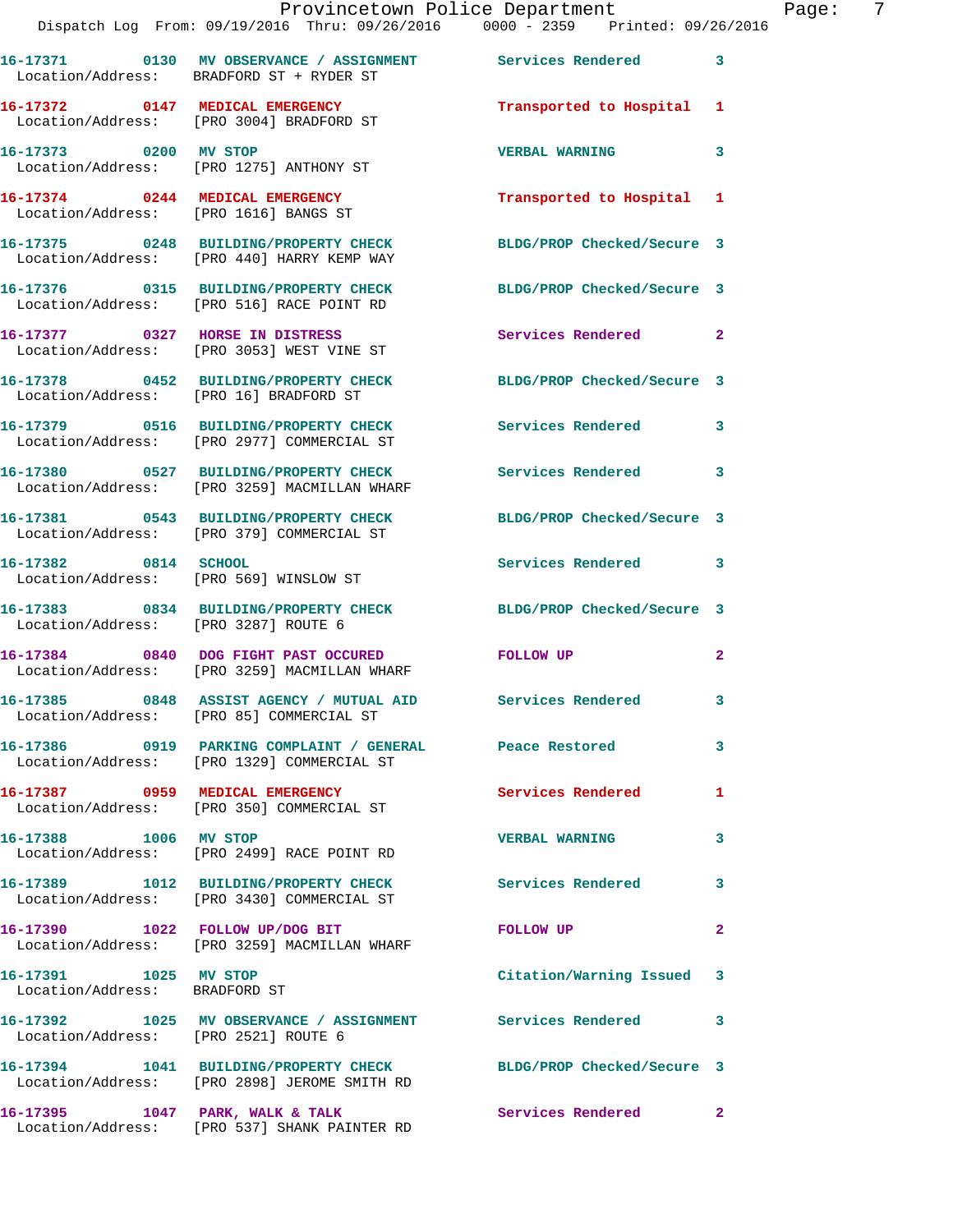|                                                        | 16-17396 1054 BUILDING/PROPERTY CHECK BLDG/PROP Checked/Secure 3                                                  |                            |                |   |
|--------------------------------------------------------|-------------------------------------------------------------------------------------------------------------------|----------------------------|----------------|---|
|                                                        | Location/Address: [PRO 2490] PROVINCELANDS RD                                                                     |                            |                |   |
|                                                        | 16-17397 1102 MEDICAL EMERGENCY<br>Location/Address: [PRO 440] HARRY KEMP WAY                                     | Transported to Hospital 1  |                |   |
|                                                        | 16-17398 1136 FOLLOW UP/DOG BIT<br>Location/Address: [PRO 542] SHANK PAINTER RD                                   | SPOKEN TO                  | $\overline{a}$ |   |
| 16-17399 1159 MV DISABLED<br>Location/Address: ROUTE 6 |                                                                                                                   | Services Rendered          | $\mathbf{2}$   |   |
|                                                        | 16-17400 1227 MEDICAL EMERGENCY<br>Location/Address: [PRO 210] COMMERCIAL ST                                      | <b>PATIENT REFUSAL</b>     | 1              |   |
|                                                        | 16-17401 1230 SALLY PORT BROKEN/REPAIRED Services Rendered<br>Location/Address: [PRO 542] SHANK PAINTER RD        |                            | 3              | 1 |
|                                                        | 16-17402 1234 DISTURBANCE<br>Location/Address: [PRO 357] COMMERCIAL ST                                            | Peace Restored             | 1              |   |
|                                                        | 16-17404 1301 TRAFFIC CONTROL/BUS<br>Location/Address: [PRO 1329] COMMERCIAL ST                                   | Services Rendered          | 3              |   |
|                                                        | 16-17406 1305 LOST DEBIT CARD<br>Location/Address: [PRO 542] SHANK PAINTER RD                                     | Services Rendered          | 3              |   |
|                                                        | 16-17407 1307 LOST DEBIT CARD<br>Location/Address: [PRO 542] SHANK PAINTER RD                                     | Services Rendered          | 3              |   |
|                                                        | 16-17408 1354 FOLLOW UP<br>Location/Address: [PRO 606] CONWELL ST                                                 | Services Rendered          | $\mathbf{2}$   |   |
|                                                        | 16-17409 1518 TRESPASS COMPLAINT<br>Location/Address: [PRO 129] COMMERCIAL ST                                     | Services Rendered          | $\mathbf{2}$   |   |
|                                                        | 16-17410 1535 UNKNOWN MEDICAL/RESCUE<br>Location/Address: [PRO 3137] RACE POINT RD                                | Transported to Hospital    | 1              |   |
|                                                        | 16-17412 1607 PARK, WALK & TALK<br>Location/Address: [PRO 105] COMMERCIAL ST                                      | Services Rendered          | $\mathbf{2}$   |   |
|                                                        | 16-17413 1646 BUILDING/PROPERTY CHECK BLDG/PROP Checked/Secure 3<br>Location/Address: [PRO 1778] SHANK PAINTER RD |                            |                |   |
|                                                        | 16-17414 1731 MV OBSERVANCE / ASSIGNMENT Services Rendered<br>Location/Address: [PRO 2577] BRADFORD ST            |                            | $\mathbf{3}$   |   |
| 16-17415 1840 LOST WALLET                              | Location/Address: [PRO 542] SHANK PAINTER RD                                                                      | Services Rendered          | 3              |   |
| 16-17416 1855 MV DISABLED                              | Location/Address: [PRO 1916] COURT ST                                                                             | Services Rendered          | 2              |   |
| 16-17417 1919 LOST KEYS                                | Location/Address: [PRO 542] SHANK PAINTER RD                                                                      | Services Rendered          | 3              |   |
| Location/Address: GOSNOLD ST                           | 16-17418 1934 VERBAL REGISTRATION                                                                                 | <b>VERBAL WARNING</b>      | 3              |   |
|                                                        | 16-17419 1937 FOUND KEYS/RETURNED<br>Location/Address: ANTHONY ST + COMMERCIAL ST                                 | <b>Services Rendered</b>   | 3              | 1 |
|                                                        | 16-17420 2012 BUILDING/PROPERTY CHECK BLDG/PROP Checked/Secure 3<br>Location/Address: [PRO 530] SHANK PAINTER RD  |                            |                |   |
|                                                        | 16-17421 2018 BUILDING/PROPERTY CHECK<br>Location/Address: [PRO 519] RACE POINT RD                                | BLDG/PROP Checked/Secure 3 |                |   |
|                                                        | 16-17423 2110 BUILDING/PROPERTY CHECK                                                                             | BLDG/PROP Checked/Secure 3 |                |   |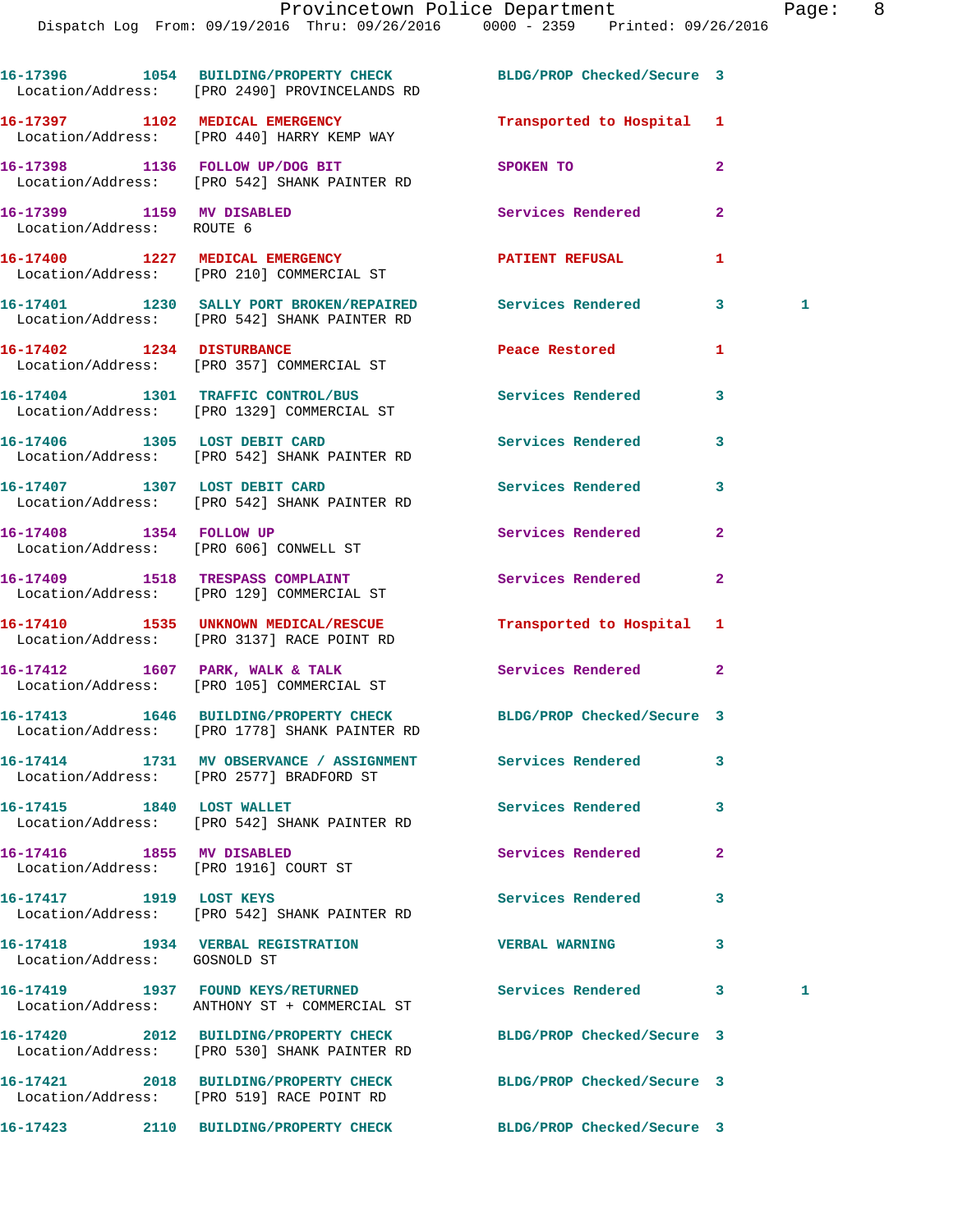|                                      | Dispatch Log From: 09/19/2016 Thru: 09/26/2016 0000 - 2359 Printed: 09/26/2016                                        | Provincetown Police Department |              | Page: 9 |  |
|--------------------------------------|-----------------------------------------------------------------------------------------------------------------------|--------------------------------|--------------|---------|--|
|                                      | Location/Address: [PRO 182] COMMERCIAL ST                                                                             |                                |              |         |  |
|                                      | 16-17424 2123 BUILDING/PROPERTY CHECK BLDG/PROP Checked/Secure 3<br>Location/Address: [PRO 440] HARRY KEMP WAY        |                                |              |         |  |
|                                      | 16-17425 2130 DISORDERLY<br>Location/Address: [PRO 526] RYDER ST EXT                                                  | <b>Unfounded</b>               | $\mathbf{2}$ |         |  |
|                                      | 16-17426 2307 BUILDING/PROPERTY CHECK BLDG/PROP Checked/Secure 3<br>Location/Address: [PRO 1780] JOHNSON ST           |                                |              |         |  |
|                                      | 16-17427 2315 BUILDING/PROPERTY CHECK BLDG/PROP Checked/Secure 3<br>Location/Address: [PRO 1646] WINSLOW ST           |                                |              |         |  |
|                                      | 16-17428 2315 BUILDING/PROPERTY CHECK BLDG/PROP Checked/Secure 3<br>Location/Address: [PRO 554] TREMONT ST            |                                |              |         |  |
|                                      | 16-17429 2328 MV OBSERVANCE / ASSIGNMENT Services Rendered<br>Location/Address: [PRO 58] BRADFORD ST                  |                                | $\mathbf{3}$ |         |  |
|                                      | 16-17430 2334 MV OBSERVANCE / ASSIGNMENT No Action Required 3<br>Location/Address: ALDEN ST + BRADFORD ST             |                                |              |         |  |
| For Date: $09/23/2016$ - Friday      |                                                                                                                       |                                |              |         |  |
|                                      | 16-17431 0000 INFO SERVICES - LOBBY Services Rendered 2<br>Location/Address: [PRO 542] SHANK PAINTER RD               |                                |              | 21      |  |
|                                      | 16-17432 0008 BUILDING/PROPERTY CHECK BLDG/PROP Checked/Secure 3<br>Location/Address: [PRO 440] HARRY KEMP WAY        |                                |              |         |  |
|                                      | 16-17433 0008 BUILDING/PROPERTY CHECK BLDG/PROP Checked/Secure 3<br>Location/Address: [PRO 58] BRADFORD ST            |                                |              |         |  |
|                                      | 16-17434 0037 BUILDING/PROPERTY CHECK BLDG/PROP Checked/Secure 3<br>Location/Address: [PRO 1638] COMMERCIAL ST        |                                |              |         |  |
|                                      | 16-17435 0107 MV OBSERVANCE / ASSIGNMENT Services Rendered<br>Location/Address: BRADFORD ST + HIGH POLE HILL          |                                | 3            |         |  |
|                                      | 16-17436 0137 BUILDING/PROPERTY CHECK Services Rendered 3<br>Location/Address: [PRO 3259] MACMILLAN WHARF             |                                |              |         |  |
|                                      | 16-17437 0156 BUILDING/PROPERTY CHECK BLDG/PROP Checked/Secure 3<br>Location/Address: [PRO 94] BRADFORD ST            |                                |              |         |  |
|                                      | 16-17438 6203 MV OBSERVANCE / ASSIGNMENT Services Rendered 3<br>Location/Address: BRADFORD ST + RYDER ST              |                                |              |         |  |
|                                      | 16-17439 0257 BUILDING/PROPERTY CHECK BLDG/PROP Checked/Secure 3<br>Location/Address: [PRO 3296] SHANK PAINTER RD     |                                |              |         |  |
|                                      | 16-17440 0257 BUILDING/PROPERTY CHECK BLDG/PROP Checked/Secure 3<br>Location/Address: [PRO 516] RACE POINT RD         |                                |              |         |  |
| Location/Address: [PRO 3921] ROUTE 6 | 16-17441 0438 BUILDING/PROPERTY CHECK BLDG/PROP Checked/Secure 3                                                      |                                |              |         |  |
|                                      | 16-17442 0508 BUILDING/PROPERTY CHECK Services Rendered 3<br>Location/Address: [PRO 2490] PROVINCELANDS RD            |                                |              |         |  |
|                                      | 16-17443 0612 MEDICAL EMERGENCY Services Rendered 1<br>Location/Address: [PRO 1109] SOMERSET RD                       |                                |              |         |  |
|                                      | 16-17444 0618 MV OBSERVANCE / ASSIGNMENT No Action Required 3<br>Location/Address: SHANK PAINTER RD + JEROME SMITH RD |                                |              |         |  |
|                                      | 16-17445 0644 FLIGHT COVERAGE<br>Location/Address: [PRO 516] RACE POINT RD                                            | Services Rendered              | 2            |         |  |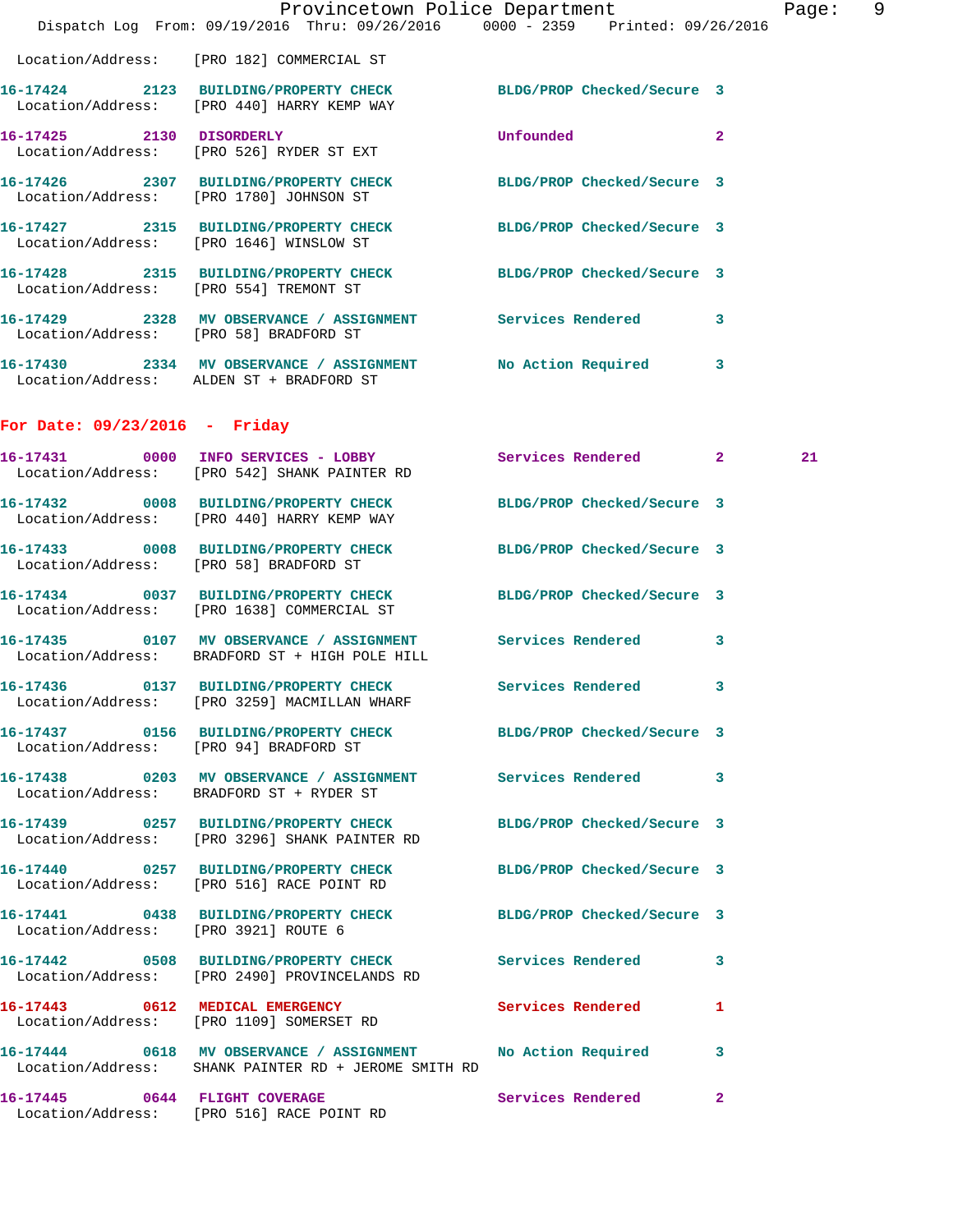|                                                      | Dispatch Log From: 09/19/2016 Thru: 09/26/2016   0000 - 2359   Printed: 09/26/2016                                   | Provincetown Police Department Page: 10 |              |  |
|------------------------------------------------------|----------------------------------------------------------------------------------------------------------------------|-----------------------------------------|--------------|--|
|                                                      | 16-17446 0653 MEDICAL EMERGENCY <b>Example 18 Transported to Hospital</b> 1<br>Location/Address: [PRO 1853] SNOWS LN |                                         |              |  |
|                                                      | 16-17447 0726 PET PANTRY<br>Location/Address: [PRO 3296] SHANK PAINTER RD                                            | Services Rendered                       | $\mathbf{2}$ |  |
|                                                      | 16-17448 0754 COMPLAINT<br>Location/Address: [PRO 1308] CARVER ST                                                    | Services Rendered                       | 3            |  |
| 16-17449 0811 MV STOP<br>Refer To Summons: 16-285-AR | Location/Address: BRADFORD ST + BANGS ST                                                                             | Citation/Warning Issued 3               |              |  |
|                                                      | 16-17450 0815 SCHOOL<br>Location/Address: [PRO 569] WINSLOW ST                                                       | Services Rendered 3                     |              |  |
|                                                      | 16-17452 0825 PET PANTRY<br>Location/Address: [PRO 285] COMMERCIAL ST                                                | Services Rendered                       | $\mathbf{2}$ |  |
|                                                      | 16-17453 0847 WOUNDED WARRIORS<br>Location/Address: [PRO 542] SHANK PAINTER RD                                       | Services Rendered 2                     |              |  |
|                                                      | 16-17454 1226 MEDICAL EMERGENCY/DOT<br>Location/Address: [PRO 440] HARRY KEMP WAY                                    | Transported to Hospital 1               |              |  |
|                                                      | 16-17455 1248 BUILDING/PROPERTY CHECK BLDG/PROP Checked/Secure 3<br>Location/Address: [PRO 3033] COMMERCIAL ST       |                                         |              |  |
| Location/Address: COMMERCIAL ST                      | 16-17456 1312 911/TTY CALL                                                                                           | SPOKEN TO AND TO A THE SPOKEN TO        | 1            |  |
|                                                      | 16-17457 1328 MEDICAL EMERGENCY<br>Location/Address: [PRO 1109] SOMERSET RD                                          | Transported to Hospital 1               |              |  |
|                                                      | 16-17459 1600 POLICE ESCORT<br>Location/Address: [PRO 2598] BRADFORD ST EXT                                          | <b>Services Rendered</b>                | $\mathbf{3}$ |  |
| 16-17460 1706 FOUND WALLET                           | Location/Address: [PRO 94] BRADFORD ST                                                                               | <b>Services Rendered</b>                | 3            |  |
|                                                      | 16-17461 1911 DOOR ALARM<br>Location/Address: [PRO 444] HIGH POLE HILL                                               | False Alarm                             | 1            |  |
|                                                      | 16-17463 2011 BUILDING/PROPERTY CHECK BLDG/PROP Checked/Secure 3<br>Location/Address: [PRO 530] SHANK PAINTER RD     |                                         |              |  |
|                                                      | 16-17464 2023 BUILDING/PROPERTY CHECK BLDG/PROP Checked/Secure 3<br>Location/Address: [PRO 519] RACE POINT RD        |                                         |              |  |
|                                                      | 16-17465 2044 BUILDING/PROPERTY CHECK BLDG/PROP Checked/Secure 3<br>Location/Address: [PRO 3033] COMMERCIAL ST       |                                         |              |  |
|                                                      | 16-17466 2050 BUILDING/PROPERTY CHECK BLDG/PROP Checked/Secure 3<br>Location/Address: [PRO 1778] SHANK PAINTER RD    |                                         |              |  |
|                                                      | 16-17468 2057 MV OBSERVANCE / ASSIGNMENT Services Rendered 3<br>Location/Address: [PRO 2647] SHANK PAINTER RD        |                                         |              |  |
|                                                      | 16-17467 2058 COMPLAINT - STREET PERFORMERS Services Rendered<br>Location/Address: [PRO 2616] COMMERCIAL ST          |                                         | 3            |  |
|                                                      | 16-17469 2102 FIRE, STRUCTURE<br>Location/Address: [PRO 329] COMMERCIAL ST                                           | Services Rendered                       | $\mathbf{1}$ |  |
|                                                      | 16-17470 2119 BUILDING/PROPERTY CHECK BLDG/PROP Checked/Secure 3<br>Location/Address: [PRO 569] WINSLOW ST           |                                         |              |  |
|                                                      | 16-17471 2148 VERBAL HEADLIGHT<br>Location/Address: [PRO 1790] BRADFORD ST                                           | <b>VERBAL WARNING</b>                   | 3            |  |
|                                                      | 16-17473 2228 BUILDING/PROPERTY CHECK                                                                                | BLDG/PROP Checked/Secure 3              |              |  |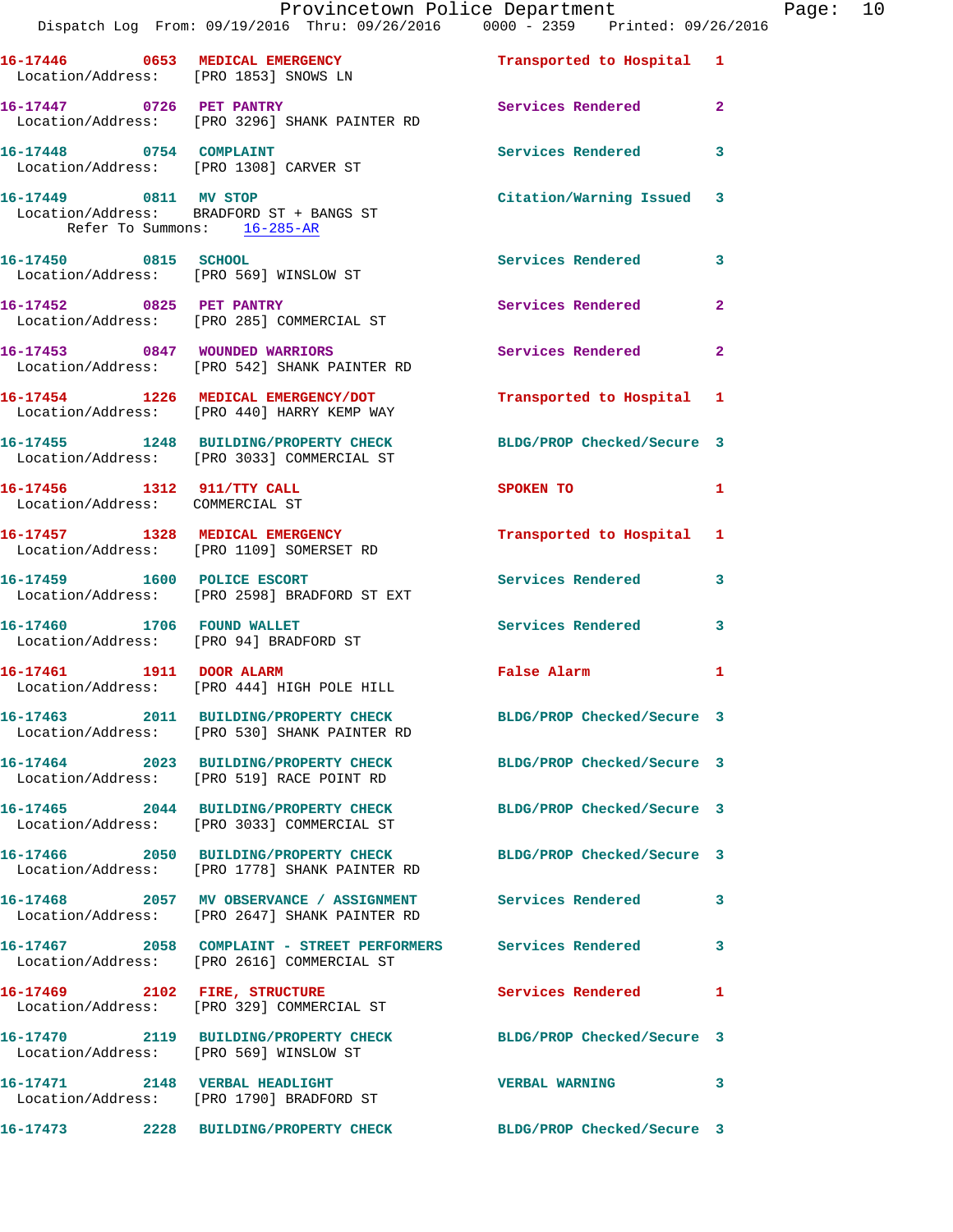|                                                    | Dispatch Log From: 09/19/2016 Thru: 09/26/2016 0000 - 2359 Printed: 09/26/2016                               | Provincetown Police Department |                         | Page: 11 |  |
|----------------------------------------------------|--------------------------------------------------------------------------------------------------------------|--------------------------------|-------------------------|----------|--|
|                                                    | Location/Address: [PRO 182] COMMERCIAL ST                                                                    |                                |                         |          |  |
|                                                    | 16-17476 2240 NOISE COMPLAINT<br>Location/Address: OLD ANN PAGE WAY                                          | SPOKEN TO                      | $\mathbf{3}$            |          |  |
|                                                    | 16-17475 2246 ABDOMINAL PAINS<br>Location/Address: [PRO 2802] RACE POINT RD                                  | Transported to Hospital 1      |                         |          |  |
| For Date: $09/24/2016$ - Saturday                  |                                                                                                              |                                |                         |          |  |
|                                                    | 16-17477 0005 LOBBY TRAFFIC<br>Location/Address: [PRO 542] SHANK PAINTER RD                                  | Services Rendered 2            |                         | 23       |  |
|                                                    | 16-17478 0008 FOUND WALLET<br>Location/Address: [PRO 606] CONWELL ST                                         | Services Rendered 3            |                         |          |  |
|                                                    | 16-17479 0049 ANIMAL CALL<br>Location/Address: [PRO 2277] BRADFORD ST                                        | Services Rendered              | $\mathbf{2}$            |          |  |
| 16-17480 0053 MV STOP                              | Location/Address: BRADFORD ST + ANTHONY ST                                                                   | <b>VERBAL WARNING</b>          | 3                       |          |  |
|                                                    | 16-17481 0102 MV OBSERVANCE / ASSIGNMENT No Action Required<br>Location/Address: BRADFORD ST + RYDER ST      |                                | $\overline{\mathbf{3}}$ |          |  |
| Location/Address: [TRU] SHORE RD                   | 16-17482 0116 ASSIST AGENCY / TRURO PD Services Rendered                                                     |                                | $\overline{\mathbf{3}}$ |          |  |
|                                                    | 16-17483 0127 MV OBSERVANCE / ASSIGNMENT No Action Required 3<br>Location/Address: [PRO 2577] BRADFORD ST    |                                |                         |          |  |
|                                                    | 16-17484 0332 ALARM - GENERAL<br>Location/Address: [PRO 2059] BRADFORD ST                                    | <b>False Alarm</b>             | 1                       |          |  |
|                                                    | 16-17485 0337 ALARM - GENERAL<br>Location/Address: [PRO 1237] MILLER HILL RD                                 | Services Rendered 1            |                         |          |  |
| 16-17486 0621 MV STOP                              | Location/Address: [PRO 3296] SHANK PAINTER RD                                                                | VERBAL WARNING 3               |                         |          |  |
|                                                    | 16-17487 0742 BUILDING/PROPERTY CHECK BLDG/PROP Checked/Secure 3<br>Location/Address: [PRO 554] TREMONT ST   |                                |                         |          |  |
|                                                    | 16-17488 0744 ASSIST AGENCY / WATER LEAK Services Rendered 3<br>Location/Address: [PRO 437] FREEMAN ST       |                                |                         |          |  |
|                                                    | 16-17489 0800 BUILDING/PROPERTY CHECK Services Rendered 3<br>Location/Address: [PRO 2977] COMMERCIAL ST      |                                |                         |          |  |
|                                                    | 16-17490 0818 BUILDING/PROPERTY CHECK BLDG/PROP Checked/Secure 3<br>Location/Address: [PRO 488] MAYFLOWER ST |                                |                         |          |  |
| Location/Address: [PRO 3287] ROUTE 6               | 16-17491 0852 BUILDING/PROPERTY CHECK BLDG/PROP Checked/Secure 3                                             |                                |                         |          |  |
|                                                    | 16-17492 0855 MV STOP<br>Location/Address: SNAIL RD + COMMERCIAL ST                                          | <b>VERBAL WARNING</b>          | 3                       |          |  |
| Location/Address: [PRO 1045] PEARL ST              | 16-17493 0859 PARKING COMPLAINT / GENERAL Services Rendered 3                                                |                                |                         |          |  |
|                                                    | 16-17494 0901 ASSIST AGENCY / TRURO/ACO Investigated<br>Location: [TRU] TRURO POLICE DEPT                    |                                | $\mathbf{3}$            |          |  |
| Location/Address: HARRY KEMP WAY                   | 16-17496 1019 MV OBSERVANCE / ASSIGNMENT Services Rendered 3                                                 |                                |                         |          |  |
| 16-17497 1038 MV STOP<br>Location/Address: ROUTE 6 |                                                                                                              | <b>VERBAL WARNING</b>          | 3                       |          |  |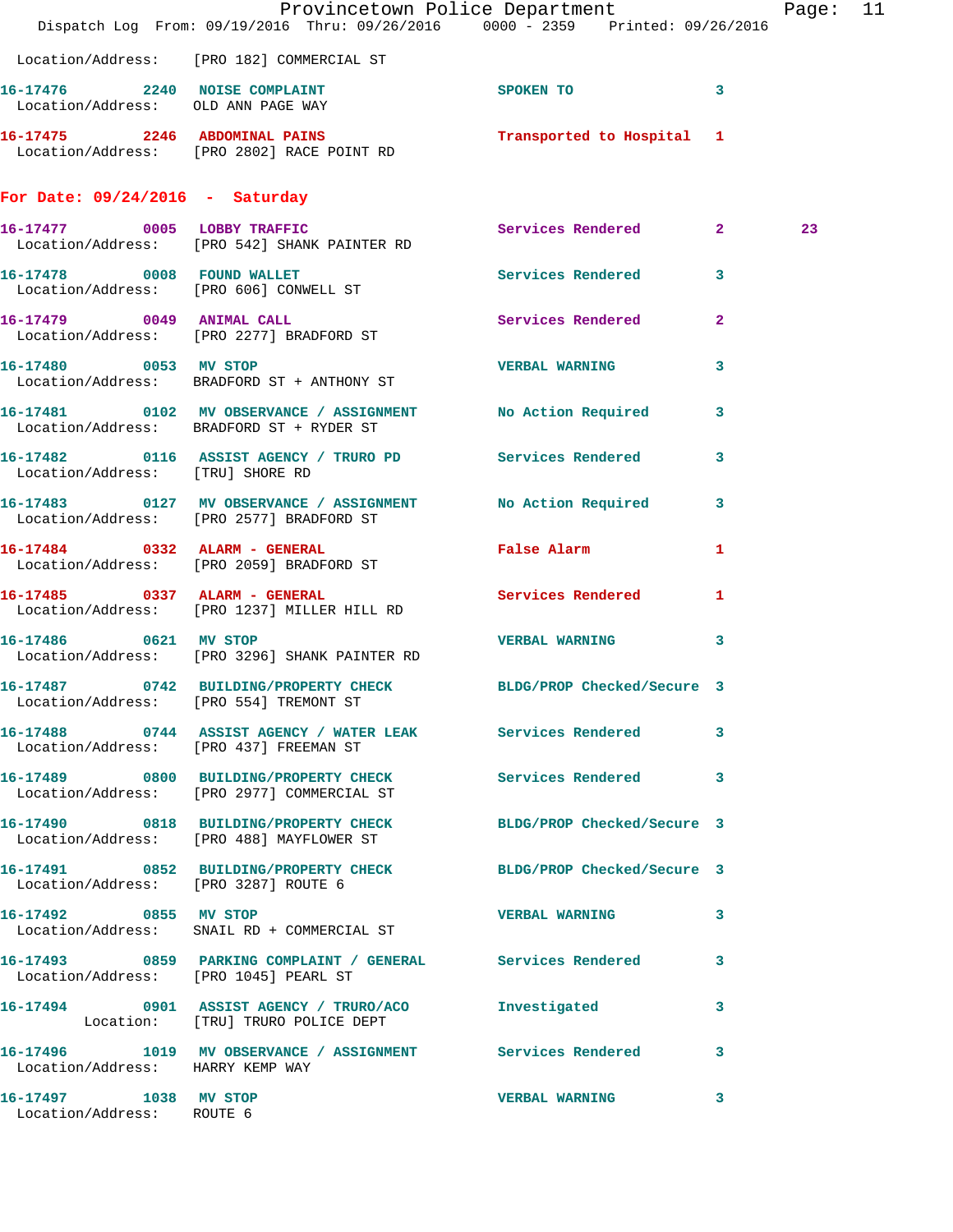|                                     | Provincetown Police Department Fage: 12<br>Dispatch Log From: 09/19/2016 Thru: 09/26/2016   0000 - 2359   Printed: 09/26/2016 |                           |                |   |  |
|-------------------------------------|-------------------------------------------------------------------------------------------------------------------------------|---------------------------|----------------|---|--|
|                                     | 16-17498 1045 PET PANTRY<br>Location/Address: [PRO 112] COMMERCIAL ST                                                         | Services Rendered         | $\mathbf{3}$   |   |  |
|                                     | 16-17499 1108 SERVICE CALL<br>Location/Address: [PRO 970] KINGS WAY                                                           | Services Rendered 3       |                |   |  |
|                                     | 16-17500 1118 SERVICE CALL<br>Location/Address: [PRO 537] SHANK PAINTER RD                                                    | No Action Required 3      |                |   |  |
|                                     | 16-17501 1130 PARK, WALK & TALK<br>Location/Address: [PRO 447] JEROME SMITH RD                                                | Services Rendered         | $\mathbf{2}$   |   |  |
|                                     | 16-17503 1210 CANINE RELIEF RIDE<br>Location/Address: [PRO 3259] MACMILLAN WHARF                                              | Services Rendered         | $\mathbf{2}$   |   |  |
|                                     | 16-17504 1226 VERTIGO/TRANSPORT<br>Location/Address: [PRO 14] BRADFORD ST                                                     | Transported to Hospital 1 |                |   |  |
|                                     | 16-17505 1240 FOLLOW UP<br>Location/Address: [PRO 1867] SHANK PAINTER RD                                                      | FOLLOW UP                 | $\mathbf{2}$   |   |  |
|                                     | 16-17506 1254 FOUND CELLPHONE/RETURNED Services Rendered<br>Location: [PRO 3431] LOPES SQUARE                                 |                           | $3^{\circ}$    | 1 |  |
|                                     | 16-17507 1308 FOUND WALLET<br>Location/Address: [PRO 105] COMMERCIAL ST                                                       | Services Rendered 3       |                |   |  |
|                                     | 16-17508 1330 RENTAL SCAM<br>Location/Address: [PRO 350] COMMERCIAL ST                                                        | Services Rendered         | $\mathbf{2}$   |   |  |
| 16-17509 1331 INJURED BIRD          | Location/Address: [PRO 1644] BRADFORD ST EXT                                                                                  | <b>Unfounded</b>          | $\overline{2}$ |   |  |
|                                     | 16-17510 1336 LOST WALLET<br>Location/Address: [PRO 542] SHANK PAINTER RD                                                     | Services Rendered         | 3              |   |  |
| Location/Address: [PRO 521] ROUTE 6 | 16-17511 1348 MOTORCYCLE DISABLED Services Rendered                                                                           |                           | $\mathbf{2}$   |   |  |
|                                     | 16-17513 1519 LIFT ASSIST<br>Location/Address: [PRO 395] COMMERCIAL ST                                                        | Services Rendered 1       |                |   |  |
|                                     | 16-17514 1523 MEDICAL EMERGENCY/TRANSPORT Transported to Hospital 1<br>Location/Address: [PRO 517] RACE POINT RD              |                           |                |   |  |
| 16-17515 1530 MV STOP               | Location/Address: [PRO 3431] RYDER ST EXT                                                                                     | <b>VERBAL WARNING</b>     | 3              |   |  |
| 16-17516   1601 MV COMPLAINT        | Location/Address: JEROME SMITH RD + ALDEN ST                                                                                  | Could Not Locate          | $\mathbf{2}$   |   |  |
|                                     | 16-17517 1627 CART TAKEN/RETURNED<br>Location/Address: [PRO 285] COMMERCIAL ST                                                | Could Not Locate          | $\mathbf{2}$   | 1 |  |
| 16-17518    1644    LIFT ASSIST     | Location/Address: [PRO 2990] COMMERCIAL ST                                                                                    | Services Rendered 1       |                |   |  |
|                                     | 16-17520 1746 LOST WALLET<br>Location/Address: [PRO 542] SHANK PAINTER RD                                                     | Services Rendered         | 3              |   |  |
|                                     | 16-17521 1906 MV PARKED OVERNIGHT<br>Location/Address: [PRO 2512] JEROME SMITH RD                                             | Taken/Referred to Other 2 |                |   |  |
|                                     | 16-17522 1909 VERBAL HEADLIGHTS<br>Location/Address: ATLANTIC AVE + BRADFORD ST                                               | <b>VERBAL WARNING</b>     | 3              |   |  |
|                                     | 16-17523 1953 BUILDING/PROPERTY CHECK BLDG/PROP Checked/Secure 3<br>Location/Address: [PRO 519] RACE POINT RD                 |                           |                |   |  |
|                                     | 16-17525 1956 VERBAL DEFECTIVE LIGHTS VERBAL WARNING 3                                                                        |                           |                |   |  |

Location/Address: [PRO 530] SHANK PAINTER RD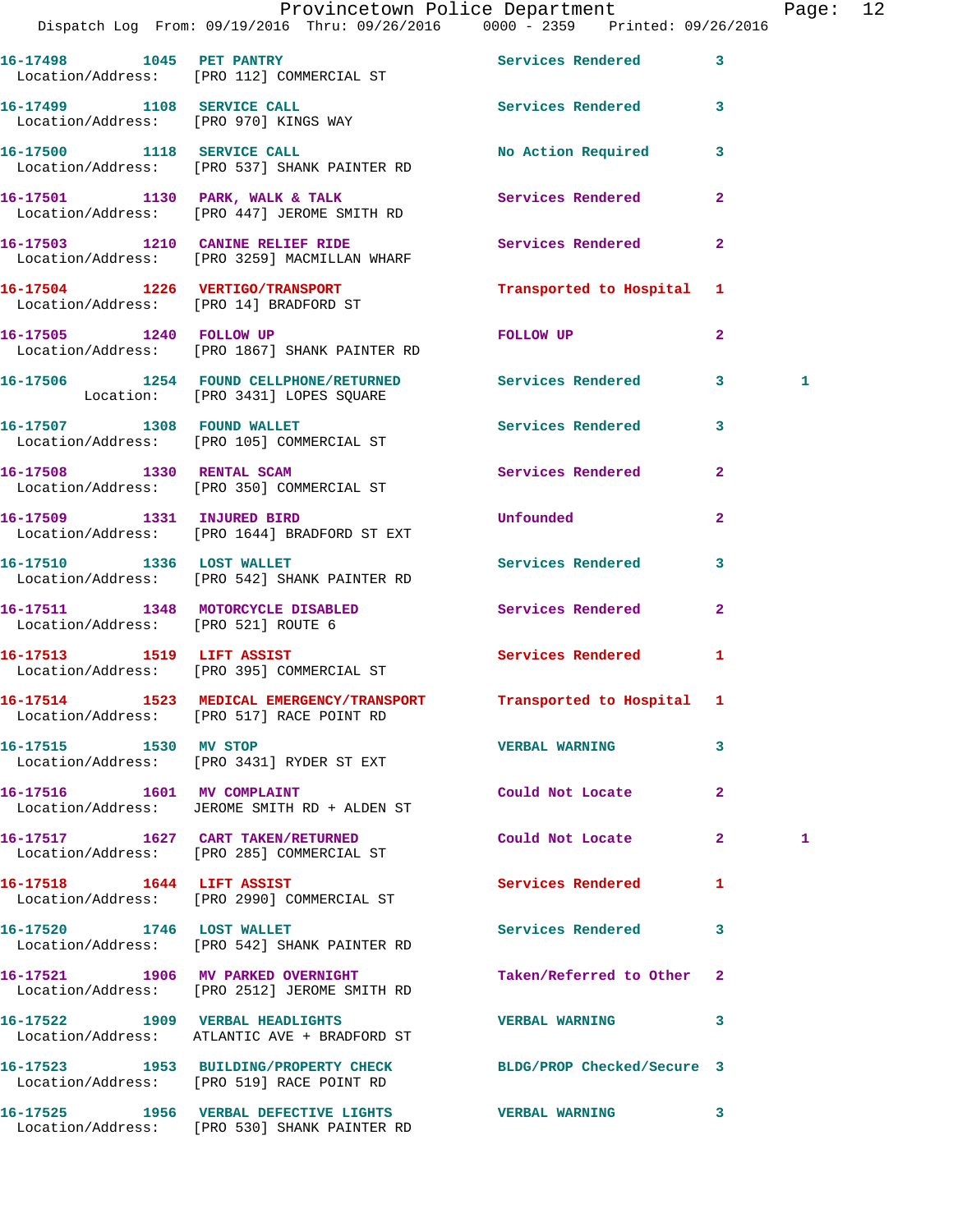$Page: 13$ <br> $16/2016$ 

|  |                                                         | Provincetown Police Department | Dispatch Log From: 09/19/2016 Thru: 09/26/2016 0000 - 2359 Printed: 09/26/2016 |                | Page |
|--|---------------------------------------------------------|--------------------------------|--------------------------------------------------------------------------------|----------------|------|
|  |                                                         |                                |                                                                                |                |      |
|  |                                                         |                                |                                                                                |                |      |
|  | 16-17527 2131 COMPLAINT                                 |                                | GONE ON ARRIVAL 3                                                              |                |      |
|  | Location/Address: [PRO 2577] BRADFORD ST                |                                |                                                                                |                |      |
|  |                                                         |                                | 16-17529 2211 BUILDING/PROPERTY CHECK BLDG/PROP Checked/Secure 3               |                |      |
|  | Location/Address: [PRO 2543] MACMILLAN WHARF            |                                |                                                                                |                |      |
|  | 16-17530 2307 DISORDERLY                                |                                |                                                                                |                |      |
|  | Location/Address: [PRO 3176] COMMERCIAL ST              |                                | <b>SPOKEN TO</b>                                                               | $\overline{a}$ |      |
|  |                                                         |                                |                                                                                |                |      |
|  | 16-17531 2317 COMPLAINT                                 |                                | <b>SPOKEN TO</b>                                                               | 3              |      |
|  | Location/Address: [PRO 1686] COMMERCIAL ST              |                                |                                                                                |                |      |
|  | 16-17532 2335 BUILDING/PROPERTY CHECK                   |                                | Services Rendered                                                              | 3              |      |
|  | Location/Address: [PRO 2483] COMMERCIAL ST              |                                |                                                                                |                |      |
|  |                                                         |                                |                                                                                |                |      |
|  | 16-17533 2338 MV DISABLED<br>Location/Address: RYDER ST |                                | Services Rendered                                                              | $\overline{a}$ |      |
|  |                                                         |                                |                                                                                |                |      |
|  |                                                         |                                | 16-17534 2347 MV OBSERVANCE / ASSIGNMENT Services Rendered                     | 3              |      |
|  | Location/Address: [PRO 3440] ROUTE 6                    |                                |                                                                                |                |      |
|  | 16-17535 2354 MV STOP                                   |                                | <b>VERBAL WARNING</b>                                                          | 3              |      |
|  | Location/Address: ROUTE 6                               |                                |                                                                                |                |      |
|  |                                                         |                                |                                                                                |                |      |
|  |                                                         |                                |                                                                                |                |      |
|  | For Date: $09/25/2016$ - Sunday                         |                                |                                                                                |                |      |
|  | 16-17536 0000 LOBBY TRAFFIC                             |                                | Services Rendered 2                                                            |                | 13   |
|  | Location/Address: [PRO 542] SHANK PAINTER RD            |                                |                                                                                |                |      |
|  |                                                         |                                |                                                                                |                |      |
|  | Location/Address: [PRO 2977] COMMERCIAL ST              |                                | 16-17537 0015 BUILDING/PROPERTY CHECK BLDG/PROP Checked/Secure 3               |                |      |
|  |                                                         |                                |                                                                                |                |      |
|  | 16-17538 0022 MV STOP                                   |                                | <b>VERBAL WARNING</b>                                                          | 3              |      |
|  | Location/Address: ROUTE 6                               |                                |                                                                                |                |      |
|  | 16-17539 0034 MV STOP                                   |                                | <b>VERBAL WARNING</b>                                                          | 3              |      |
|  | Location/Address: ROUTE 6                               |                                |                                                                                |                |      |
|  |                                                         |                                |                                                                                |                |      |
|  | Location/Address: BRADFORD ST + HOWLAND ST              |                                | 16-17540 0042 MV OBSERVANCE / ASSIGNMENT No Action Required                    | 3              |      |
|  |                                                         |                                |                                                                                |                |      |
|  | 16-17541 0107 MV STOP                                   |                                | <b>VERBAL WARNING</b>                                                          | 3              |      |
|  | Location/Address: ROUTE 6                               |                                |                                                                                |                |      |
|  | 16-17542 0110 DISTURBANCE                               |                                | Unfounded                                                                      | 1              |      |
|  | Location/Address: [PRO 3443] COMMERCIAL ST              |                                |                                                                                |                |      |
|  |                                                         |                                |                                                                                |                |      |
|  | Location/Address: BRADFORD ST + RYDER ST                |                                | 16-17543 0121 MV OBSERVANCE / ASSIGNMENT Services Rendered                     | 3              |      |
|  |                                                         |                                |                                                                                |                |      |
|  |                                                         |                                | 16-17544 0151 BUILDING/PROPERTY CHECK BLDG/PROP Checked/Secure 3               |                |      |
|  | Location/Address: [PRO 569] WINSLOW ST                  |                                |                                                                                |                |      |
|  |                                                         |                                | 16-17545 0249 MV OBSERVANCE / ASSIGNMENT Services Rendered                     | 3              |      |
|  | Location/Address: ROUTE 6 + HOWLAND ST                  |                                |                                                                                |                |      |
|  |                                                         |                                |                                                                                |                |      |
|  |                                                         |                                | 16-17546 0251 MV OBSERVANCE / ASSIGNMENT Services Rendered                     | 3              |      |
|  | Location/Address: BRADFORD ST + HOWLAND ST              |                                |                                                                                |                |      |
|  |                                                         |                                | 16-17547 0322 BUILDING/PROPERTY CHECK BLDG/PROP Checked/Secure 3               |                |      |
|  | Location/Address: [PRO 1638] COMMERCIAL ST              |                                |                                                                                |                |      |
|  |                                                         |                                | 16-17549 0458 MISSING PERSON-LOCATED Services Rendered 1                       |                |      |
|  | Location/Address: [PRO 542] SHANK PAINTER RD            |                                |                                                                                |                |      |
|  |                                                         |                                |                                                                                |                |      |

**16-17550 0552 BUILDING/PROPERTY CHECK BLDG/PROP Checked/Secure 3**  Location/Address: [PRO 530] SHANK PAINTER RD

**16-17551 0700 ALARM - GENERAL False Alarm 1**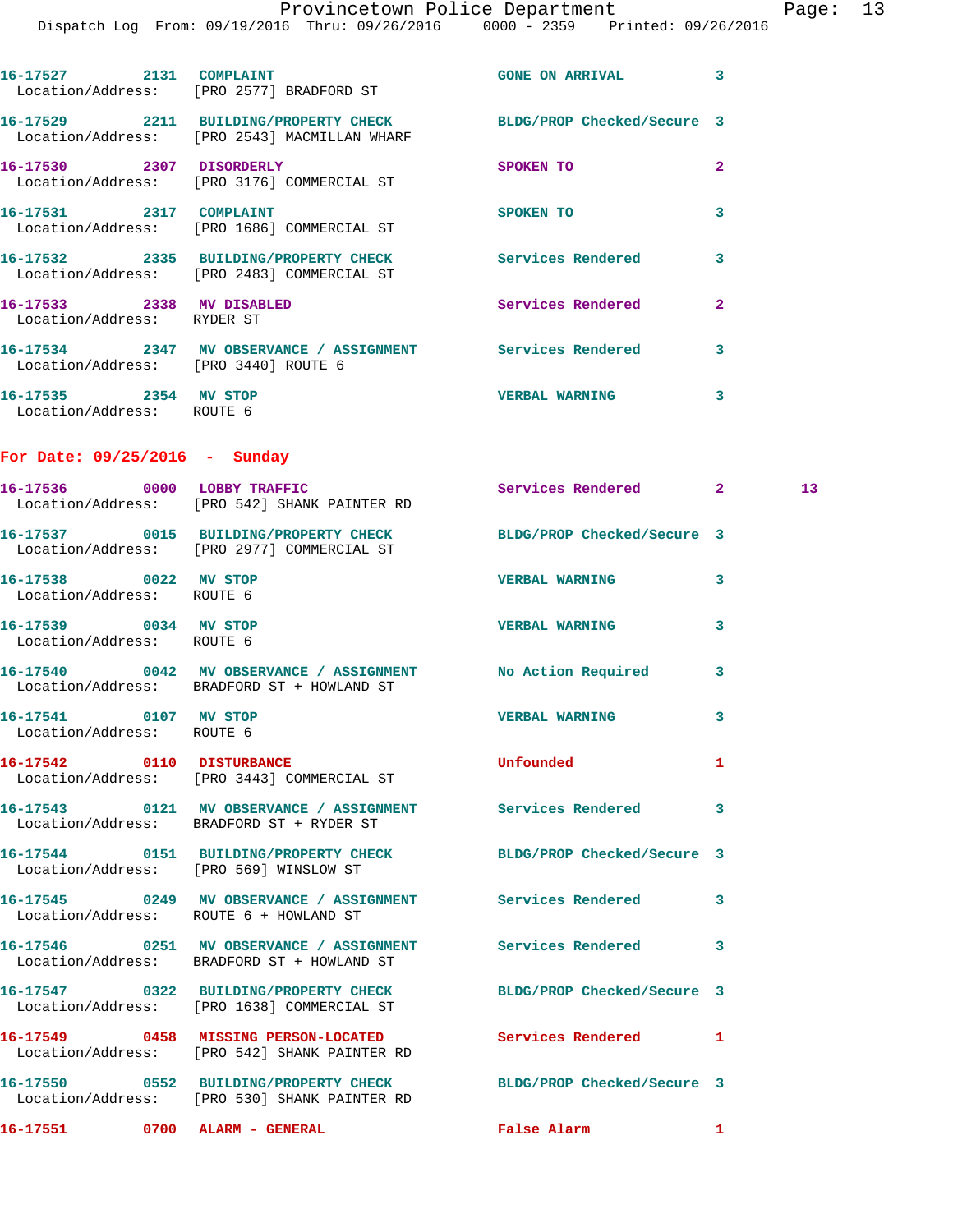|                                                               | Dispatch Log From: 09/19/2016 Thru: 09/26/2016   0000 - 2359   Printed: 09/26/2016                               | Provincetown Police Department    |                            | Page: 14 |  |
|---------------------------------------------------------------|------------------------------------------------------------------------------------------------------------------|-----------------------------------|----------------------------|----------|--|
|                                                               | Location/Address: [PRO 1345] COMMERCIAL ST                                                                       |                                   |                            |          |  |
| 16-17552 0702 DOG BITE                                        | Location/Address: [PRO 3430] COMMERCIAL ST                                                                       | Services Rendered 2               |                            |          |  |
|                                                               | 16-17553 0750 ANIMAL CALL<br>Location/Address: [PRO 1563] CONWELL ST                                             | Services Rendered 2               |                            |          |  |
|                                                               | 16-17554 0844 BUILDING/PROPERTY CHECK BLDG/PROP Checked/Secure 3<br>Location/Address: [PRO 530] SHANK PAINTER RD |                                   |                            |          |  |
|                                                               | 16-17555 0851 COMPLAINT<br>Location/Address: HOWLAND ST + ROUTE 6                                                | SPOKEN TO                         | $\overline{\phantom{a}}$ 3 |          |  |
| Location/Address: [PRO 2513] ROUTE 6                          | 16-17556 0914 MV OBSERVANCE / ASSIGNMENT Services Rendered 3                                                     |                                   |                            |          |  |
| 16-17557 0914 MV STOP<br>Location/Address: ROUTE 6 + SNAIL RD |                                                                                                                  | <b>VERBAL WARNING</b>             | $\mathbf{3}$               |          |  |
| 16-17558 0923 COMPLAINT                                       | Location/Address: [PRO 1397] MONTELLO ST                                                                         | SPOKEN TO AND TO A REAL PROPERTY. | $\mathbf{3}$               |          |  |
|                                                               | 16-17559 1108 WATER CALL<br>Location/Address: [PRO 1229] MOZART AVE                                              | Taken/Referred to Other 3         |                            |          |  |
|                                                               | 16-17560 1114 BUILDING/PROPERTY CHECK BLDG/PROP Checked/Secure 3<br>Location/Address: [PRO 3033] COMMERCIAL ST   |                                   |                            |          |  |
|                                                               | 16-17561 1203 INJURED SEAGULL<br>Location/Address: [PRO 3259] MACMILLAN WHARF                                    | Could Not Locate 2                |                            |          |  |
|                                                               | 16-17564 1208 PARK, WALK & TALK<br>Location/Address: [PRO 208] COMMERCIAL ST                                     | Services Rendered                 | $\overline{2}$             |          |  |
|                                                               | 16-17565 1303 LANDLORD/TENANT<br>Location/Address: [PRO 1830] BRADFORD ST                                        | Services Rendered 2               |                            |          |  |
| 16-17566 1332 MV STOP                                         | Location/Address: [PRO 542] SHANK PAINTER RD                                                                     | <b>VERBAL WARNING</b>             | 3                          |          |  |
| 16-17567 1339 CASAS PET PARADE                                | Location/Address: [PRO 1989] COMMERCIAL ST                                                                       | Services Rendered 2               |                            |          |  |
|                                                               | 16-17568 1407 REASSURANCE UPDATE Services Rendered 3<br>Location/Address: [PRO 878] CONANT ST                    |                                   |                            |          |  |
|                                                               | 16-17569 1427 RESIDENT TRANSPORT<br>Location/Address: COTTAGE ST + BRADFORD ST                                   | Services Rendered 3               |                            |          |  |
| 16-17570 1435 MV STOP                                         | Location/Address: CONWELL ST + OFF CONWELL ST                                                                    | Citation/Warning Issued 3         |                            |          |  |
|                                                               | 16-17571 1436 FOUND WALLET<br>Location: [PRO 3431] LOPES SQUARE                                                  | Services Rendered 3               |                            |          |  |
| 16-17572 1604 COMPLAINT                                       | Location/Address: [PRO 2610] BRADFORD ST                                                                         | SPOKEN TO                         | 3                          |          |  |
|                                                               | 16-17573 1620 PARK, WALK & TALK<br>Location/Address: [PRO 105] COMMERCIAL ST                                     | Services Rendered                 | $\mathbf{2}$               |          |  |
| 16-17574 1707 WATER LEAK                                      | Location/Address: [PRO 1952] COMMERCIAL ST                                                                       | Taken/Referred to Other 3         |                            |          |  |
|                                                               | 16-17575 1743 PSAP CALL TRANSFER<br>Location/Address: [PRO 542] SHANK PAINTER RD                                 | Taken/Referred to Other 1         |                            | 1        |  |
| 16-17576 1749 ASSIST CITIZEN                                  | Location/Address: [PRO 564] BAYBERRY AVE                                                                         | Services Rendered 3               |                            |          |  |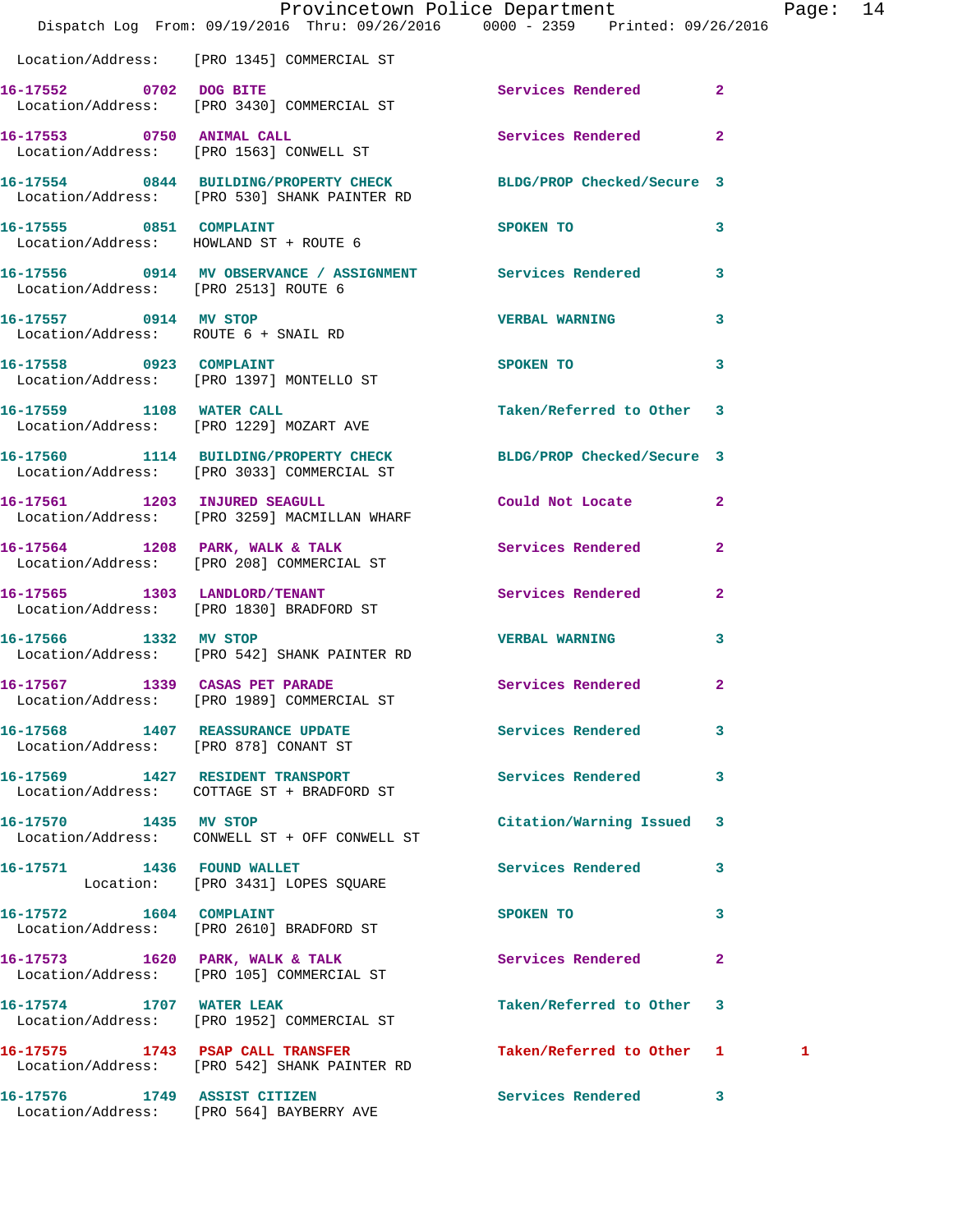| Provincetown Police Department |                                                                                |                       |   | Page: | 15 |
|--------------------------------|--------------------------------------------------------------------------------|-----------------------|---|-------|----|
|                                | Dispatch Log From: 09/19/2016 Thru: 09/26/2016 0000 - 2359 Printed: 09/26/2016 |                       |   |       |    |
| 16-17578<br>1910               | <b>VERBAL DECAL</b><br>Location/Address: ATLANTIC AVE + COMMERCIAL ST          | <b>VERBAL WARNING</b> |   |       |    |
| 16-17579<br>1930               | <b>DISORDERLY</b><br>Location/Address: [PRO 2581] COMMERCIAL ST                | Services Rendered     | 2 |       |    |
| 16-17580<br>2011               | LIFE ALERT ACTIVATION<br>Location/Address: SCHUELER BLVD + GARFIELD ST         | Services Rendered     | 3 |       |    |

**16-17581 2015 BUILDING/PROPERTY CHECK BLDG/PROP Checked/Secure 3**  Location/Address: [PRO 519] RACE POINT RD

**16-17582 2113 LOST GO PRO CAMERA Services Rendered 3**  Location/Address: [PRO 2490] PROVINCELANDS RD

**16-17585 2331 BUILDING/PROPERTY CHECK BLDG/PROP Checked/Secure 3**  Location/Address: [PRO 1989] COMMERCIAL ST

**16-17584 2333 BUILDING/PROPERTY CHECK Services Rendered 3**  Location/Address: [PRO 75] CAPTAIN BERTIES WAY

**16-17586 2343 MV OBSERVANCE / ASSIGNMENT Services Rendered 3**  Location/Address: [PRO 3004] BRADFORD ST **16-17587 2347 MV OBSERVANCE / ASSIGNMENT Services Rendered 3**  Location/Address: HOWLAND ST + HARRY KEMP WAY

**16-17588 2356 MV STOP VERBAL WARNING 3**  Location/Address: [PRO 606] CONWELL ST

**16-17589 2357 MV OBSERVANCE / ASSIGNMENT Services Rendered 3**  Location/Address: [PRO 3440] ROUTE 6

## **For Date: 09/26/2016 - Monday**

|                                                               | 16-17583 0000 LOBBY TRAFFIC<br>Location/Address: [PRO 542] SHANK PAINTER RD                                    | <b>Services Rendered</b>   | $\mathbf{2}$            |
|---------------------------------------------------------------|----------------------------------------------------------------------------------------------------------------|----------------------------|-------------------------|
| 16-17590 0008 MV STOP<br>Location/Address: [PRO 2513] ROUTE 6 |                                                                                                                | <b>VERBAL WARNING</b>      | $\overline{\mathbf{3}}$ |
| 16-17591 0017 MV STOP<br>Location/Address: [PRO 2521] ROUTE 6 |                                                                                                                | <b>VERBAL WARNING</b>      | $\overline{\mathbf{3}}$ |
|                                                               | 16-17592 0026 BUILDING/PROPERTY CHECK BLDG/PROP Checked/Secure 3<br>Location/Address: [PRO 2540] RACE POINT RD |                            |                         |
|                                                               | 16-17593 0038 BUILDING/PROPERTY CHECK<br>Location/Address: [PRO 519] RACE POINT RD                             | BLDG/PROP Checked/Secure 3 |                         |
|                                                               | 16-17594 0046 BUILDING/PROPERTY CHECK<br>Location/Address: [PRO 1638] COMMERCIAL ST                            | BLDG/PROP Checked/Secure 3 |                         |
|                                                               | 16-17595 0054 BUILDING/PROPERTY CHECK<br>Location/Address: [PRO 3033] COMMERCIAL ST                            | <b>Services Rendered</b>   | $\mathbf{3}$            |
|                                                               | Location/Address: BRADFORD ST + RYDER ST                                                                       |                            | $\mathbf{3}$            |
|                                                               | 16-17596 0104 PARK, WALK & TALK<br>Location/Address: [PRO 105] COMMERCIAL ST                                   | <b>Services Rendered</b>   | $\mathbf{2}$            |
| 16-17598 0133 MV STOP<br>Location/Address: [PRO 2518] ROUTE 6 |                                                                                                                | <b>VERBAL WARNING</b>      | $\mathbf{3}$            |
| Location/Address: [PRO 2513] ROUTE 6                          | 16-17599 0148 MV OBSERVANCE / ASSIGNMENT Services Rendered                                                     |                            | $\mathbf{3}$            |
|                                                               | 16-17600 0156 MV OBSERVANCE / ASSIGNMENT Services Rendered<br>Location/Address: BRADFORD ST + HIGH POLE HILL   |                            | $\mathbf{3}$            |